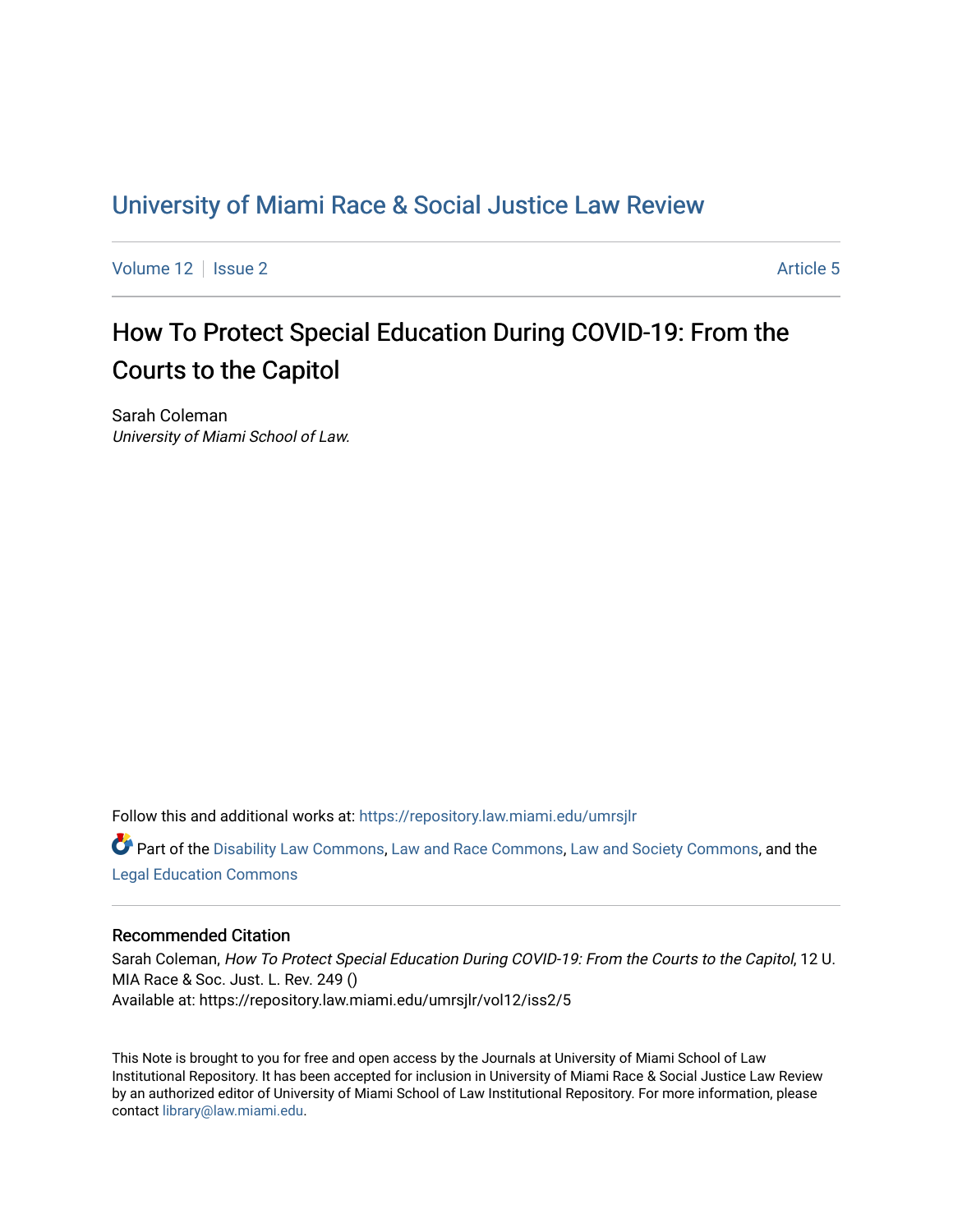## How To Protect Special Education During COVID-19: From the Courts to the Capitol

Sarah Coleman\*

*The COVID-19 pandemic has forced students around the country out of brick-and-mortar schools and into virtual classrooms. While the switch to remote learning has helped keep students and teachers safe from contracting the virus, students with disabilities have largely been deprived of a meaningful education and inperson services mandated under federal law. This essay will explain how students have been denied a free appropriate public education (FAPE) under the Individuals with Disabilities Act (IDEA), how litigation has been unsuccessful in creating systemic change for these students, and how public policy by U.S. legislators can offer a solution.* 

J.D. Candidate, 2022, University of Miami School of Law. I would like to thank Professor Kele Stewart for her guidance and inspiration in writing on this topic. I would also to like my parents, Pamela and Kevin Coleman, for their endless support throughout my law school journey. Lastly, I would like to express gratitude towards the University of Miami Race and Social Law Review for the opportunity to publish this piece and address meaningful issues.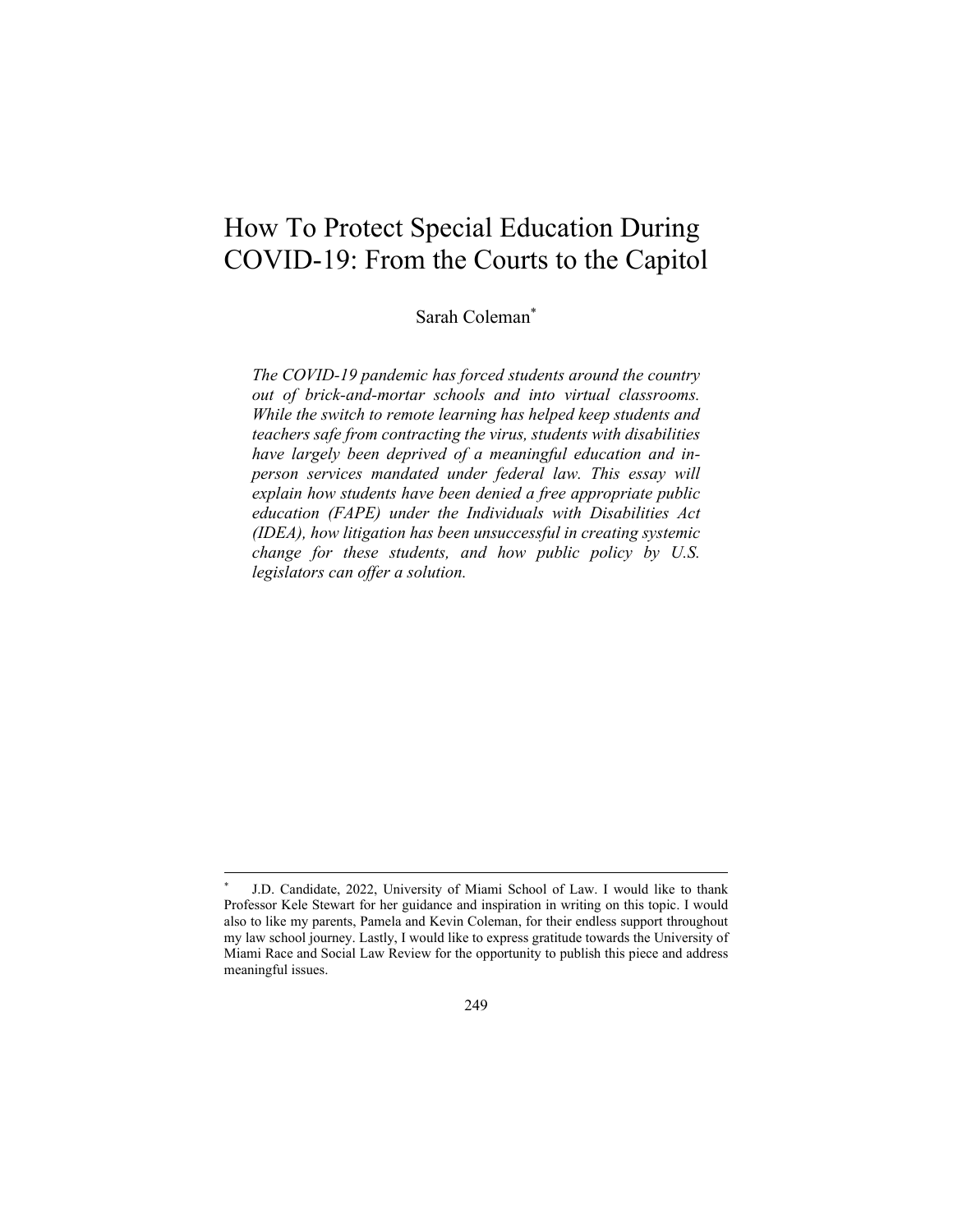|                                                                   | 251  |
|-------------------------------------------------------------------|------|
|                                                                   | 252  |
| The Substantive Right to a Free Appropriate Public<br>$a_{\cdot}$ |      |
|                                                                   | 252  |
|                                                                   | 2.54 |
| c. Federal Response to Providing a Public Education during        |      |
|                                                                   | 255  |
| d. States Response to Providing a Public Education During         |      |
|                                                                   | 255  |
| III. THE GOOD, THE BAD, AND THE ILLEGAL: THE EFFECTS OF           |      |
| REMOTE LEARNING FOR STUDENTS WITH DISABILITIES                    | 257  |
|                                                                   |      |
| a. Overview of the Legal Theories for Special Education           |      |
|                                                                   | 264  |
|                                                                   |      |
| $\mathcal{C}$                                                     | 268  |
|                                                                   |      |
|                                                                   | 274  |
|                                                                   |      |

### TABLE OF CONTENTS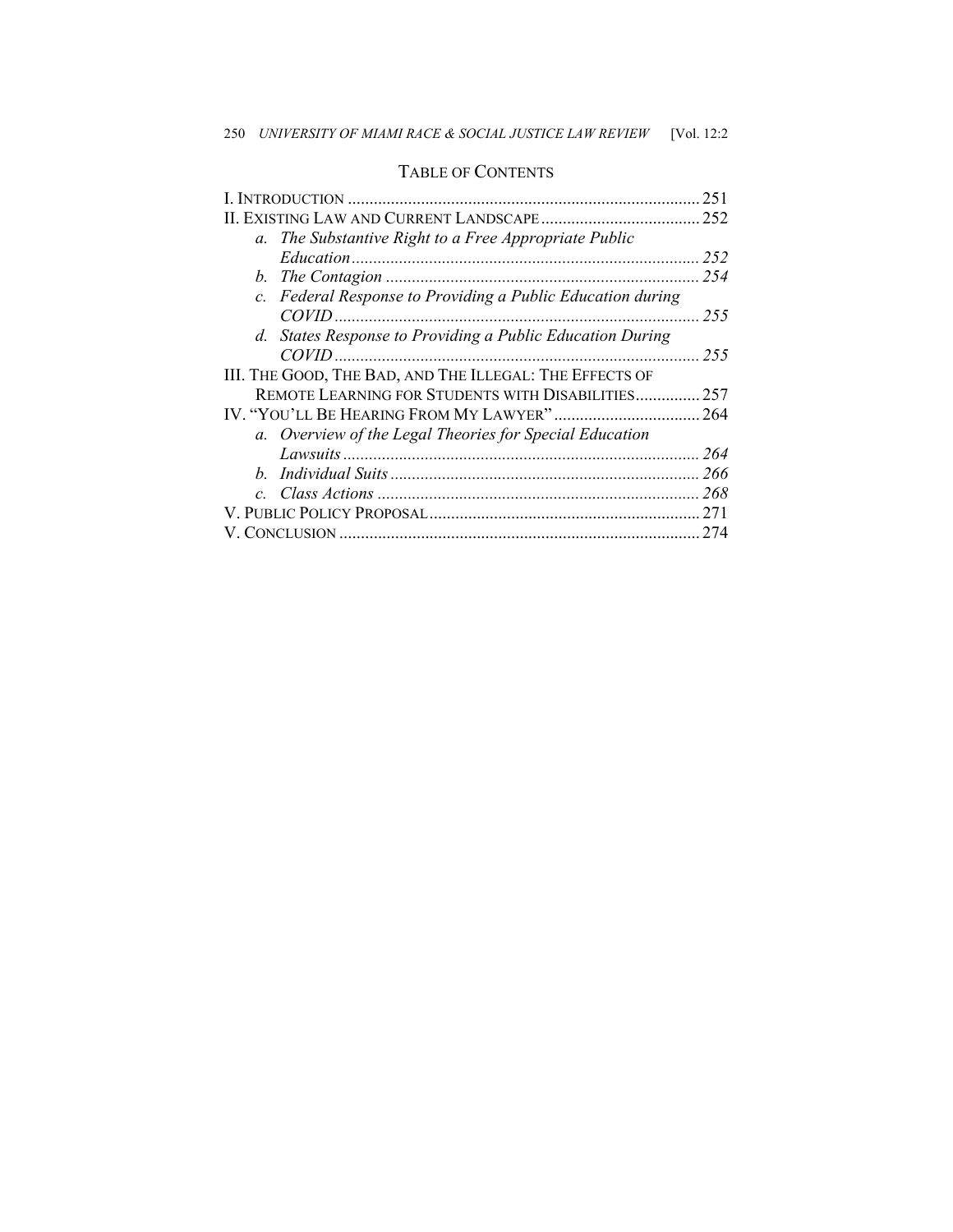#### I. INTRODUCTION

*We know that our education system must hold children with disabilities to the same high standards as those without disabilities, and hold them accountable for their success and their growth. We remember that disability rights are civil rights, too—and pledge to enforce those rights in order to live up to our founding principles and ensure the promise of opportunity for all our people.<sup>1</sup>*

Imagine this: you are an associate attorney working remotely from home due to the COVID–19 pandemic. You are balancing Zoom conferences with your office, client phone calls, research, memos, and motions. You are also a single parent to a child with disabilities. Under normal circumstances, you would drop your child off at school during the week. At school, he would be taught by special education providers, practice his social skills, and receive services for his specific needs, all while you're at work. However, now that most schools have closed due to the pandemic, you must be both a lawyer and a teacher. You are forced to keep your child focused, ensure he understands the material, and provide his physical therapy. For the services that you cannot provide yourself, you have to hire a private professional so that your child does not fall behind in his educational progression.

This situation is not novel in the times of COVID–19. Families around the country are struggling to educate their children with disabilities. In California, the mother of a 6-year-old boy with autism has to sit with her son during his Zoom classes while constantly reminding him to sit up and pay attention, all while simultaneously caring for three other children and pursuing a master's degree.<sup>2</sup> In Philadelphia, the parents of two sons, both born with a rare, genetic condition that causes autism, must balance working and caring for their children.<sup>3</sup> The two boys' learning goals included typing their names, tracing their initials, and managing their

Statement by the President on the 35th Anniversary of the Individuals with Disabilities Education Act, 2 PUB. PAPERS 1860 (Nov. 29, 2010) (stated by former President Barack Obama).

<sup>2</sup> Kristen Taketa, *Closed Schools Have to Serve Some Special Education Students in Person, Experts Say*, THE SAN DIEGO UNION-TRIBUNE (Sept. 19, 2020, 6 AM), https://www.sandiegouniontribune.com/news/education/story/2020-09-19/closed-

schools-have-to-serve-some-special-education-students-in-person-experts-say. 3 Kristen A. Graham, *"He's not being educated": For Students with Autism and Severe Disabilities, the Pandemic is a Disaster. What Comes Next?*, THE PHILADELPHIA INQUIRER (Aug. 24, 2020), https://www.inquirer.com/education/covid-special-education-studentsservices-lacking-20200824.html.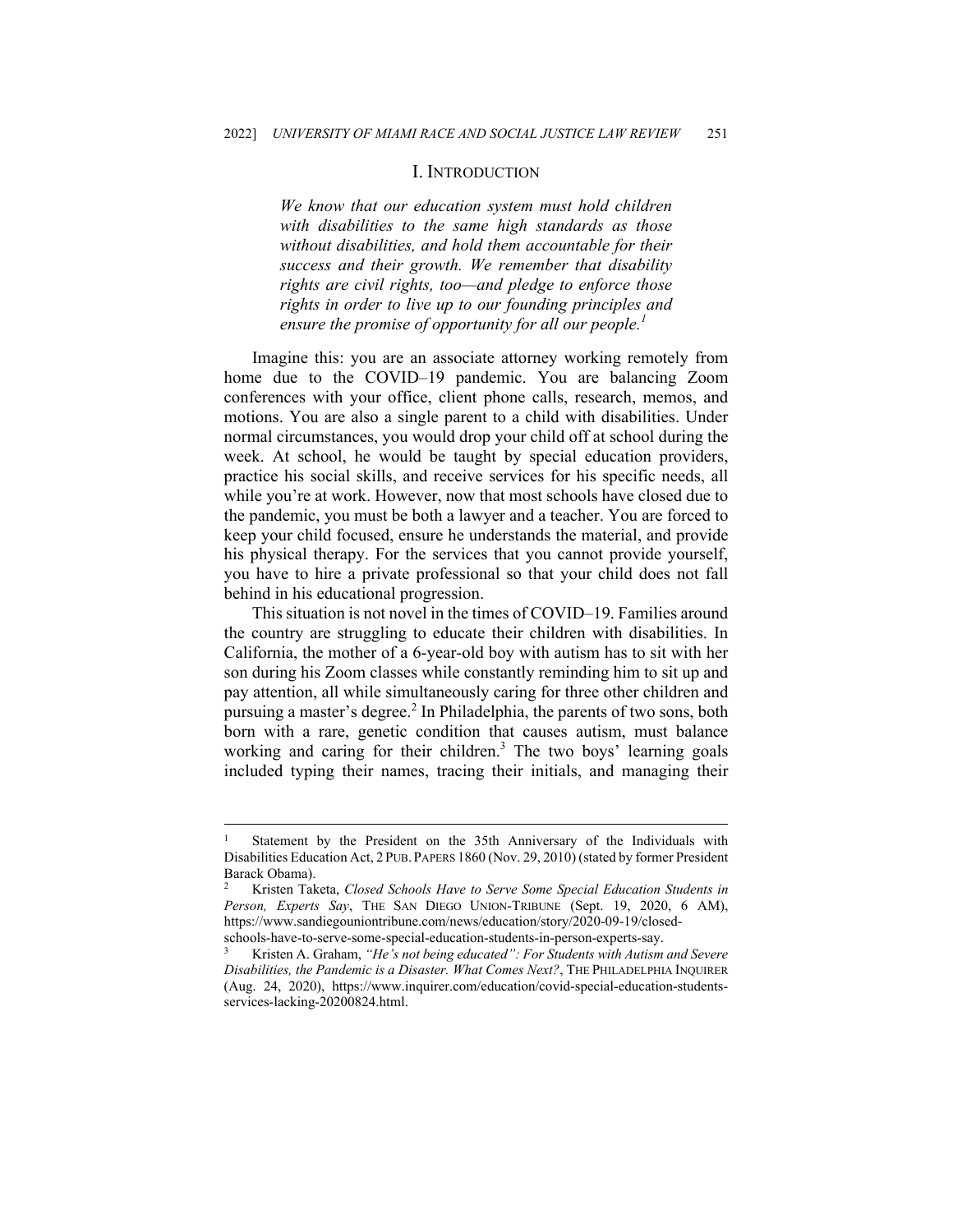behaviors, which has been difficult for their teachers to teach without the assisted communications devices used at school.<sup>4</sup>

While most everyone has heard someone say, "these are unprecedented times," this phrase is especially true when determining how legal precedent will apply to current issues facing the courts. There has never been another instance where school districts around the country were simultaneously forced to close and conduct virtual instruction.<sup>5</sup> Technological advances and online platforms have allowed schools to provide students with an education while also practicing social distancing. However, this remote learning has largely left students with disabilities in the dark by not offering the necessary physical services and proper education afforded to them under federal laws. This Note details this deprival of education and how seeking redress via the court system has been largely unsuccessful. It posits that Congress should pass legislation that would require schools to provide *all* services in students' education plans, including in-person services, in the case of school shut-downs, and provide the necessary funding for schools to complete this mission. Part II will discuss the current landscape including the federal laws governing special education along with the state and federal responses to COVID– 19. Part III will address how remote learning has impacted students with disabilities, Part IV will explain how individual and class action litigation has not provided an effective method of creating wide-ranging change, and Part V will consider the possible policy solution to ensure proper education.

#### II. EXISTING LAW AND CURRENT LANDSCAPE

## *a. The Substantive Right to a Free Appropriate Public Education*

Section 504 of the Rehabilitation Act of 1973, the first U.S. disability civil rights law, prohibits disability discrimination in federally funded programs and requires that special education students have their educational needs met as adequately as the needs of non-disabled students.<sup>6</sup> Additionally, Title II of the Americans with Disabilities Act of

<sup>4</sup> *Id.*

<sup>5</sup> *See* Rebecca Winthrop, COVID–19 *and School Closures: What Can Countries Learn From Past Emergencies?*, BROOKINGS INSTITUTION (Mar. 31, 2020),

https://www.brookings.edu/research/COVID–19-and-school-closures-what-cancountries-learn-from-past-emergencies/ (noting that crisis has disrupted education in smaller regions but the situation created by COVID–19 is unprecedented).<br><sup>6</sup> See 29 U.S.C. § 794.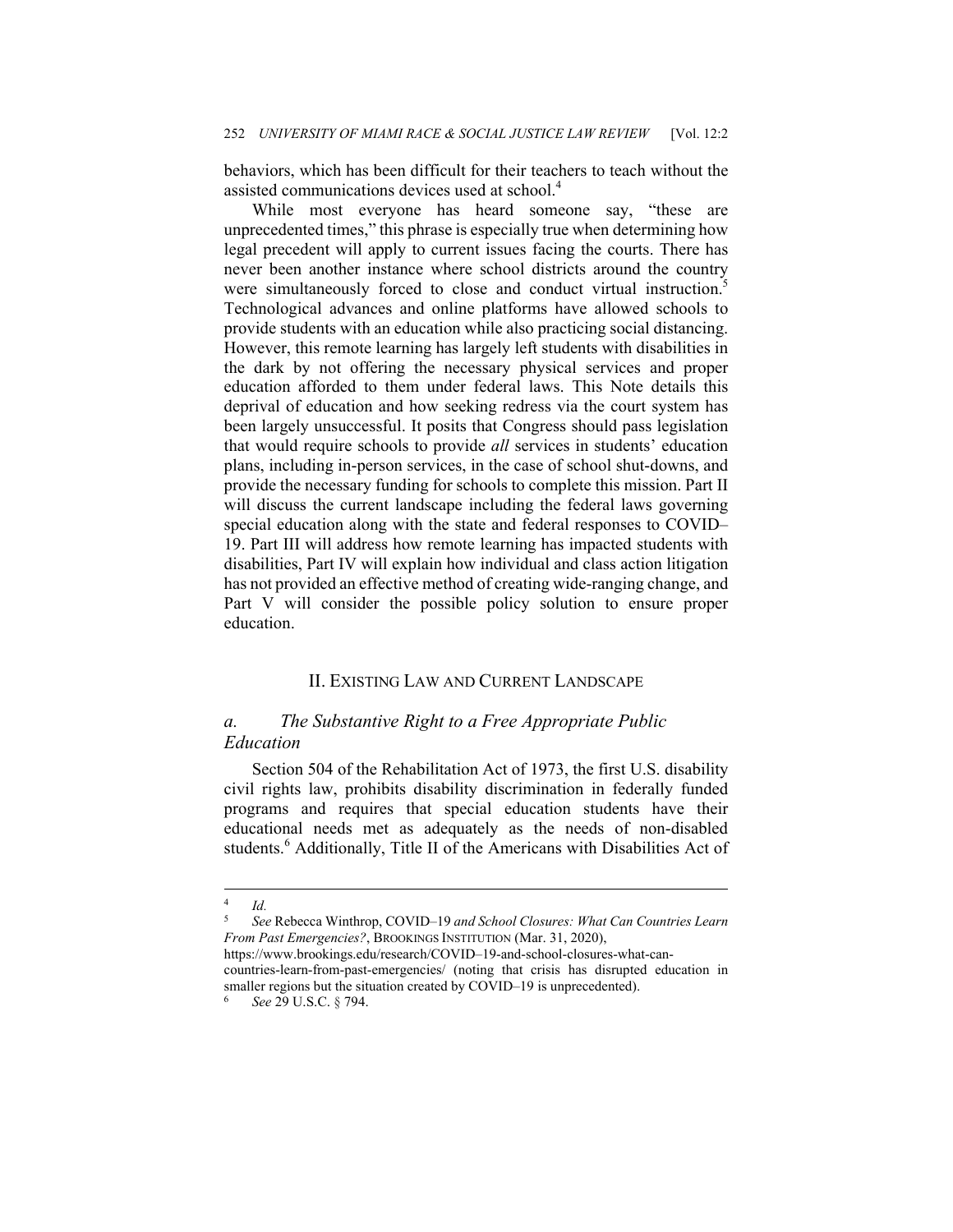1990 prohibits the denial of services, programs, or activities of a public entity or discrimination by such entity towards an individual with disabilities.<sup>7</sup>

Then, in 1990, Congress reauthorized the Education for All Handicapped Children Act (EHA) by creating the Individuals with Disabilities Education Act  $(IDEA)^8$  to further the national policy of ensuring equality by requiring schools to provide students with disabilities an education analogous to that of their peers.<sup>9</sup> The IDEA requires states to provide students with disabilities a Free Appropriate Public Education (FAPE) that emphasizes special education and services designed to meet the student's unique needs and prepare them for further education, employment, and independent living.<sup>10</sup> To provide a proper education, the Act requires schools to create an Individualized Education Plan (IEP) that describes the child's current academic level and specifies the services to be provided and how often to provide them.<sup>11</sup> Under the Act, the student must be placed in the least restrictive environment (LRE), meaning an environment most similar to the general population of children and where the child can also succeed academically.<sup> $12$ </sup> The IDEA contains a pendency provision, also known as the "stay put provision,"13 in which a child shall remain in the then–current educational placement during the pendency of a due process proceeding.<sup>14</sup> Because the IDEA provides students with disabilities the right to a FAPE, the Act provides these students with due process protections with a formal set of policies and procedures. Parents may request a due process hearing if they believe that their child has been denied a FAPE, disagree with their child's school about appropriate teaching methods, or believe that their child's IEP has not been implemented appropriately.<sup>15</sup> The parent-plaintiff presents their case in front of an impartial hearing officer, and may submit a brief or subpoena witnesses. The impartial hearing officer would then issue a formal decision

<sup>7 42</sup> U.S.C. § 12132. 8 20 U.S.C. § 1400 *et seq*. (previously known as the Education for All Handicapped Children Act from 1975 to 1990).

<sup>&</sup>lt;sup>9</sup> See id. § 1400(c)(1).<br><sup>10</sup> Id. § 1400(d)(1)(A).<br><sup>11</sup> Id. § 1414(c)(1)(B).<br><sup>12</sup> Id. § 1412(a)(5).<br><sup>13</sup> See e.g., Blakely Evanthia Simoneau, *Stay Put and the Individuals with Disabilities Education Act: A Proposal for Clarity and Change*, 21 U. PA. J. L. & SOC. CHANGE, 153, 155 (2018).

<sup>&</sup>lt;sup>14</sup> § 1415(j); 34 C.F.R. § 300.518(a).<br><sup>15</sup> App Logsdon, *Due Process in* Sp

<sup>15</sup> Ann Logsdon, *Due Process in Special Education Under the IDEA Law*, VERYWELL FAMILY (updated on May 9, 2020) https://www.verywellfamily.com/what-is-due-processunder-idea-216203.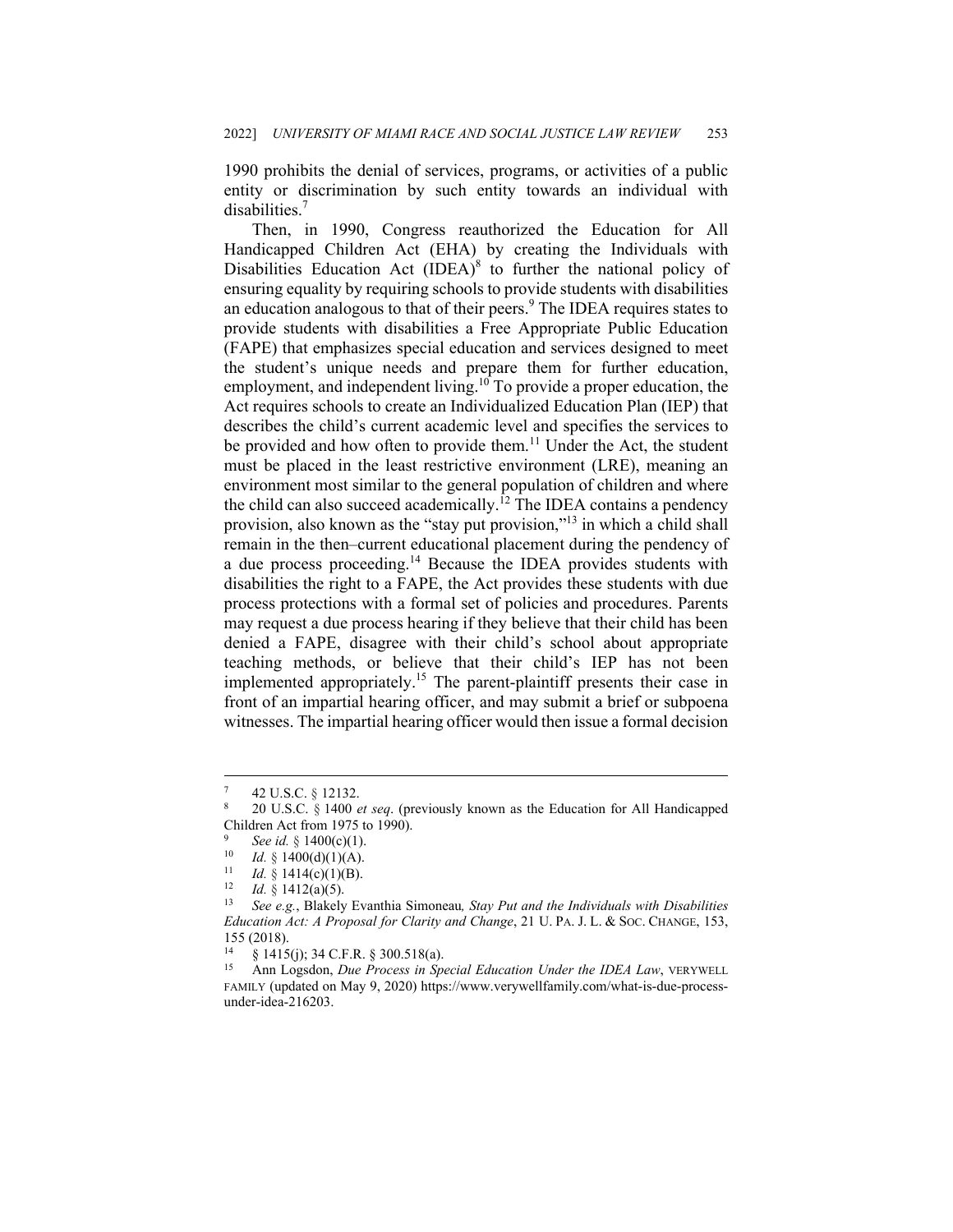based on case law.16 The IDEA requires that the plaintiffs exhaust IDEA remedies, including a due process hearing, before they can bring lawsuits under the IDEA in federal court.<sup>17</sup>

#### *b. The Contagion*

Toilet paper, hand sanitizer, and water. These were the necessities that clouded our minds in March 2020 as we recognized that we were faced with a global pandemic.<sup>18</sup> As people sought sanitary goods and prepared for quarantine, governors across the U.S. issued stay–at–home orders and closed schools to promote social distancing.19 Most schools shortly resumed classes remotely, utilizing platforms such as Zoom and Microsoft Teams, to provide students with instruction from their teachers while remaining at home.<sup>20</sup> School districts addressed children's needs by offering supplies for students who did not have them and by providing meals for those receiving free and reduced lunch.<sup>21</sup> For some students, the transition to remote learning was a favorable one.<sup>22</sup> They could sleep in and work from the comfort of their home while watching their teacher's lectures and completing assignments online. However, students with disabilities were left without assistive technologies and the necessary personnel to progress equally.

 $\frac{16}{17}$  *Id.* 

<sup>&</sup>lt;sup>17</sup> § 1415(l).<br><sup>18</sup> Jessica Guynn, Mike Snider & Kelly Tyko, *Coronavirus Fears Spark 'Panic Buying' of Toilet Paper, Water, Hand Sanitizer. Here's Why We All Need to Calm Down*, USA TODAY (Mar. 2, 2020, 6:59 PM),

https://www.usatoday.com/story/money/2020/03/02/coronavirus-toilet-paper-shortagestores-selling-out/4930420002/.

<sup>19</sup> *Lockdowns, closures: How is each US state handling coronavirus?*, AL JAZEERA (Apr. 14, 2020), https://www.aljazeera.com/news/2020/4/14/lockdowns-closures-how-is-eachus-state-handling-coronavirus.

<sup>20</sup> Mark Hachman, *What Remote Learning Will Look Like This Fall in Meet, Teams, and Zoom*, PC WORLD (Aug. 11, 2020 11:40 AM),

https://www.pcworld.com/article/3570614/what-remote-learning-will-look-like-this-fallin-meet-teams-and-zoom.html.

<sup>21</sup> *See* Carley Lanich, *Gary Schools Deliver Meals, Laptops to Families in Need During Coronavirus Outbreak*, THE TIMES OF NORTHWEST INDIANA (Apr. 14, 2020), https://www.nwitimes.com/news/gary-schools-deliver-meals-laptops-to-families-in-needduring-coronavirus-outbreak/article\_e391742d-8c83-50f4-8b2b-6971bff4fea6.html.

<sup>22</sup> *See* Society for Industrial and Applied Mathematics, *One in Three High School Students Favor Keeping an Online Component to their Education Post-Pandemic, Survey Shows* (Apr. 05, 2021),

https://www.globenewswire.com/news-release/2021/04/05/2204362/0/en/One-in-Three-High-School-Students-Favor-Keeping-an-Online-Component-to-their-Education-Post-

Pandemic-Survey-Shows.html (finding that about 29% of U.S. and U.K. 11<sup>th</sup> and 12<sup>th</sup> graders preferred a hybrid virtual learning environment, while 4% would prefer to be virtual full time).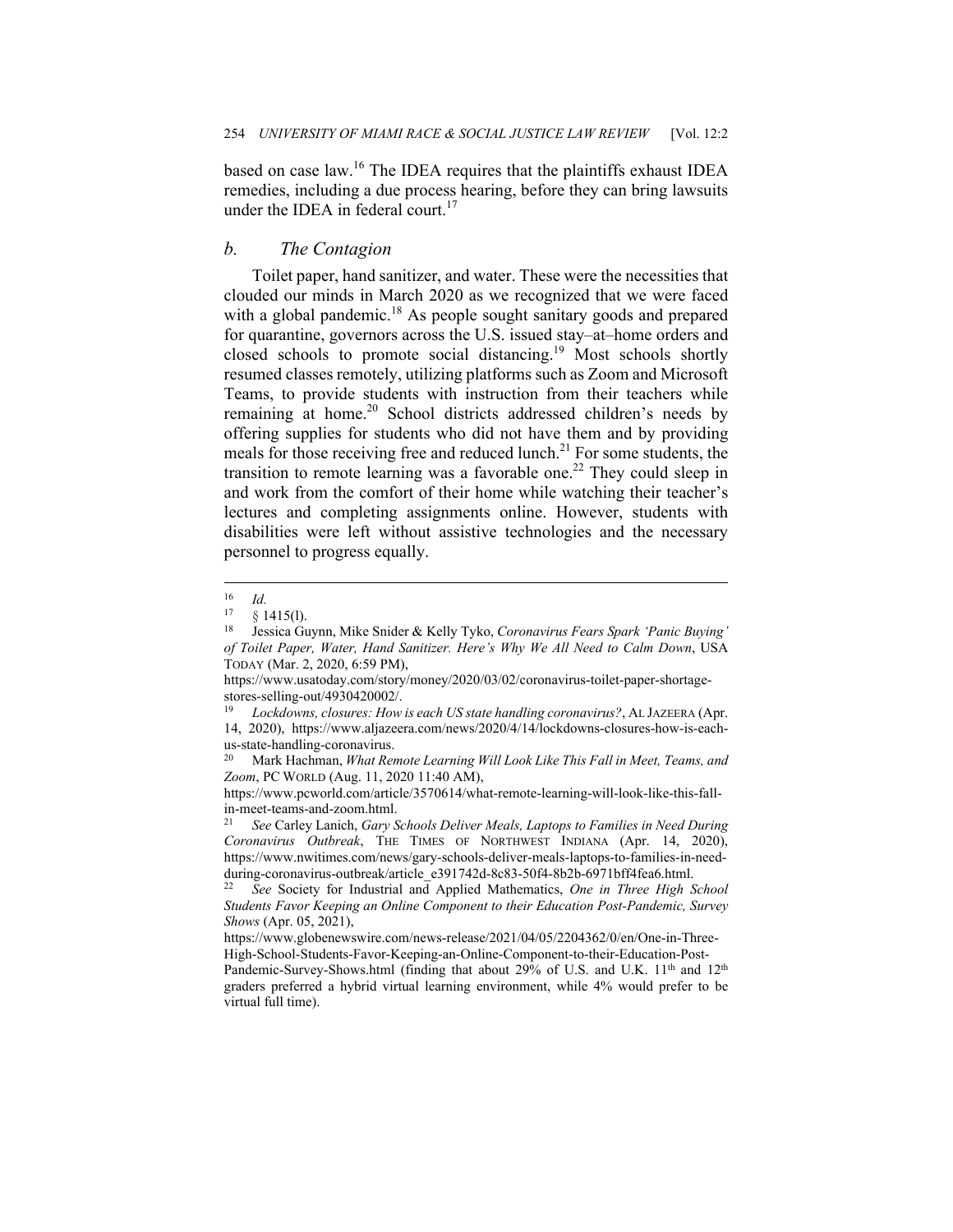## *c. Federal Response to Providing a Public Education during COVID*

In April 2020, U.S. Secretary of Education Betsy DeVos recommended that Congress not pass any additional waiver authority regarding the core tenants of IDEA, including FAPE and LRE requirements, because there is no reason that a student's access to education cannot continue online via distance education or other alternative strategies. $^{23}$  Under Section 8401 of the Elementary and Secondary Education Act (ESEA) and the 2020 Coronavirus Aid, Relief, and Economic Security (CARES) Act, the Secretary of Education has the authority to waive educational accountability requirements.<sup>24</sup> Such a waiver would make schools not liable for failing to meet certain IDEA requirements. For example, if the IEP requirements were waived, schools could choose not to follow students' plans and the parents would not have a cause of action under the IDEA. In the 2020 CARES Act, Congress specifically requested that the Secretary report her recommendations on any additional waivers under the IDEA in response to COVID–19, within 30 days from the date in which the Act was enacted.<sup>25</sup> DeVos made the recommendation for no waivers despite school administrative groups, such as the National Association of State Directors of Special Education and the Council of Administrators of Special Education, pushing for waivers to the IDEA provisions on the basis that such federal laws were not written in anticipation of a global pandemic.<sup>26</sup>

## *d. States Response to Providing a Public Education During COVID*

While schools across the nation were moved to virtual instruction during the onset of the pandemic, this Note looks to three states

<sup>23</sup> Press release, U.S. Department of Education, Secretary DeVos Reiterates Learning Must Continue for All Students, Declines to Seek Congressional Waivers to FAPE, LRE Requirements of IDEA (Apr. 27, 2020), https://sites.ed.gov/idea/secretary-devos-declinesto-seek-congressional-fape-lre-waivers-to-idea-requirements. 24 Rebecca R. Skinner, *Secretarial Waiver Authority Under the ESEA and CARES Act*,

CONGRESSIONAL RESEARCH SERVICE (Apr. 23, 2020),

https://crsreports.congress.gov/product/pdf/IF/IF11517.

<sup>25</sup> *Victory: U.S. Education Secretary Betsy DeVos to maintain IDEA obligations for states*, BERNEY & SANG https://www.berneylaw.com/2020/04/28/victory-u-s-educationsecretary-betsy-devos-to-maintain-idea-obligations-for-states/. 26 *See* Rebecca Klein, *To Access Online Services, New Jersey Students with Disabilities* 

*Must Promise Not To Sue*, HUFFPOST (Apr. 25, 2020, 1:33 PM),

https://www.huffpost.com/entry/new-jersey-special-education-online-services-waivercoronavirus\_n\_5ea4637ec5b6d3763590790c.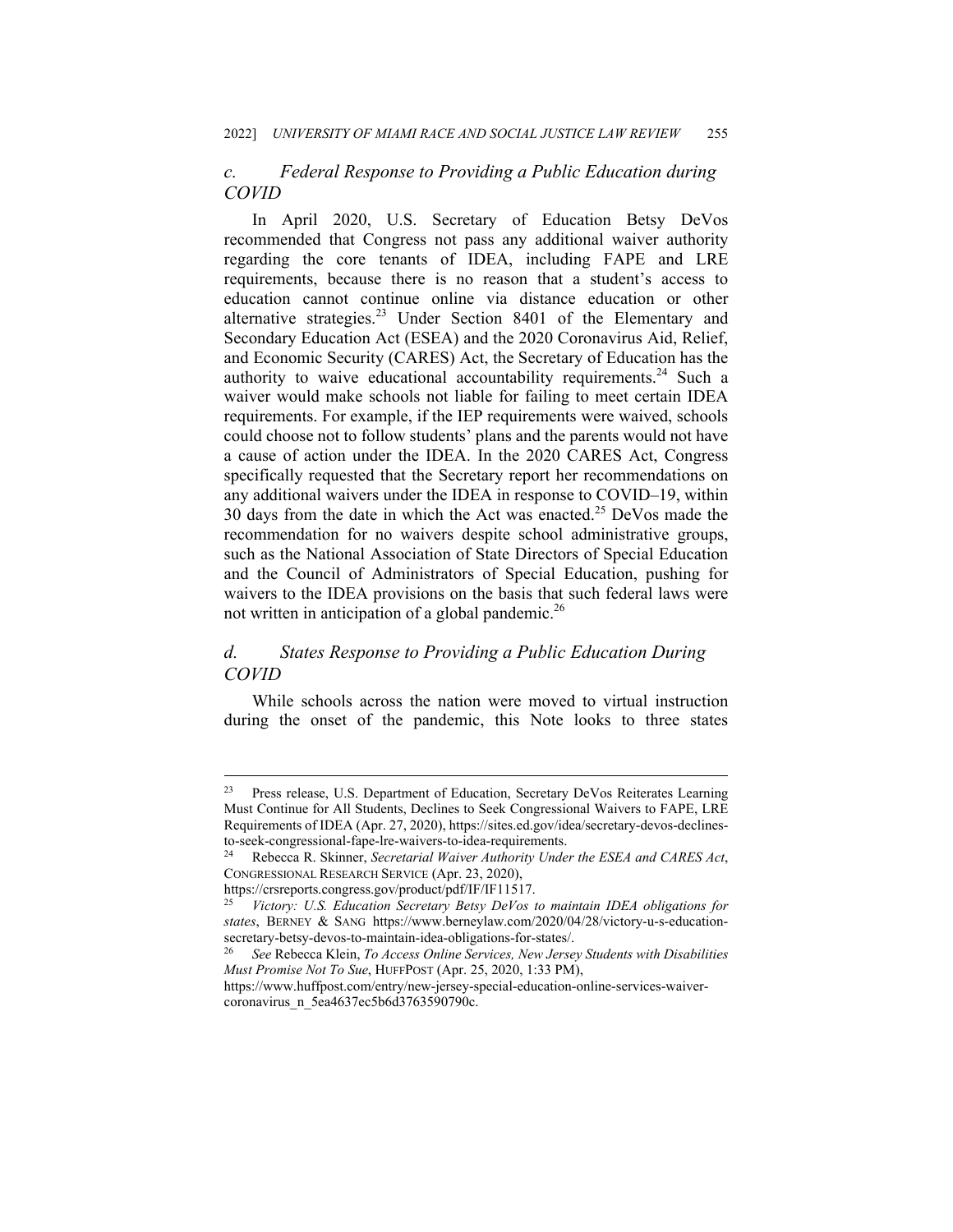specifically to illustrate the transition and issues with providing services to students with disabilities.

In New York, Governor Cuomo issued an Executive Order on March 16, 2020, closing all school buildings across the state for two weeks, and later announced closure for the rest of the school year.<sup>27</sup> On June 5, 2020, the governor issued an Executive Order permitting school districts in the state to reopen their buildings to accommodate extended school year special education starting on July 1.<sup>28</sup> The New York State Education Department provided guidance that allowed for flexibility in the delivery of the extended school year programs: either in-person, remotely, or a combination of both.<sup>29</sup> Accordingly, some school districts did not offer inperson special education over the summer due to the inability to meet health standards.<sup>30</sup>

In California, as of March 20, 2020, schools were advised by the state's DOE to provide special education and services through distance learning model if they could meet IEPs and that they may consider alternative service delivery options such as in-home service delivery or meeting with individual students at school sites while complying with social distancing.<sup>31</sup> On July 17, 2020, Governor Newsom announced a framework to reopen that allowed schools to open for in-person instruction only "if they [were] located in a local health jurisdiction (LHJ) that ha[d] not been on the county monitoring list within the prior 14 days."<sup>32</sup> The following month, a California administrative judge ordered in-person instruction for a child receiving IDEA services, although she attended a

https://www.niskayunaschools.org/update-on-this-summers-special-education-extendedschool-year-program/.

<sup>27</sup> N.Y. Exec. Order No. 202.4 (Mar. 16, 2020),

https://www.governor.ny.gov/sites/governor.ny.gov/files/atoms/files/EO%20202.4.pdf. <sup>28</sup> N.Y. Exec. Order No. 202.37 (June 5, 2020),

https://www.governor.ny.gov/sites/governor.ny.gov/files/atoms/files/EO202.37-new.pdf. 29 *Supplement #3-Provision of Services to Students with Disabilities During Statewide School Closures Due to Novel Coronavirus Outbreak in New York State*, NYSED OFFICE OF SPECIAL EDUC. (June 20, 2020),

https://www.p12.nysed.gov/specialed/publications/2020-memos/special-educationsupplement-3-covid-qa-memo-6-20-2020.pdf.

<sup>30</sup> *See e.g.*, Cosimo Tangorra, Jr., *Update on This Summer's Special Education Extended School Year Program*, NISKAYUNA CENTRAL SCHOOL DISTRICT (June 17, 2020),

<sup>31</sup> *Special Education Guidance for* COVID–19, CAL. DEP'T OF EDUC. (Mar. 20, 2020), https://www.cde.ca.gov/ls/he/hn/specialedcovid19guidance.asp. 32 COVID–19 *and Reopening In-Person Learning Framework for K-12 Schools in* 

*California, 2020-2021 School Year*, CAL. DEP'T OF EDUC. (July 17, 2020),

https://www.cdph.ca.gov/Programs/CID/DCDC/CDPH%20Document%20Library/COVI D19/Schools%20Reopening%20Recommendations.pdf?TSPD\_101\_R0=087ed344cfab20 00ba1cb6bb87609b68b968c61c6b8a5acac62ff56112757c3a4dad654c12486417083fe059 5714300094d39a1d34a903ad04ab6abe66da59dcec6afaa7393914291d94dde100be0fc6ee aacb2c7529df0cd5ce55787e042f5d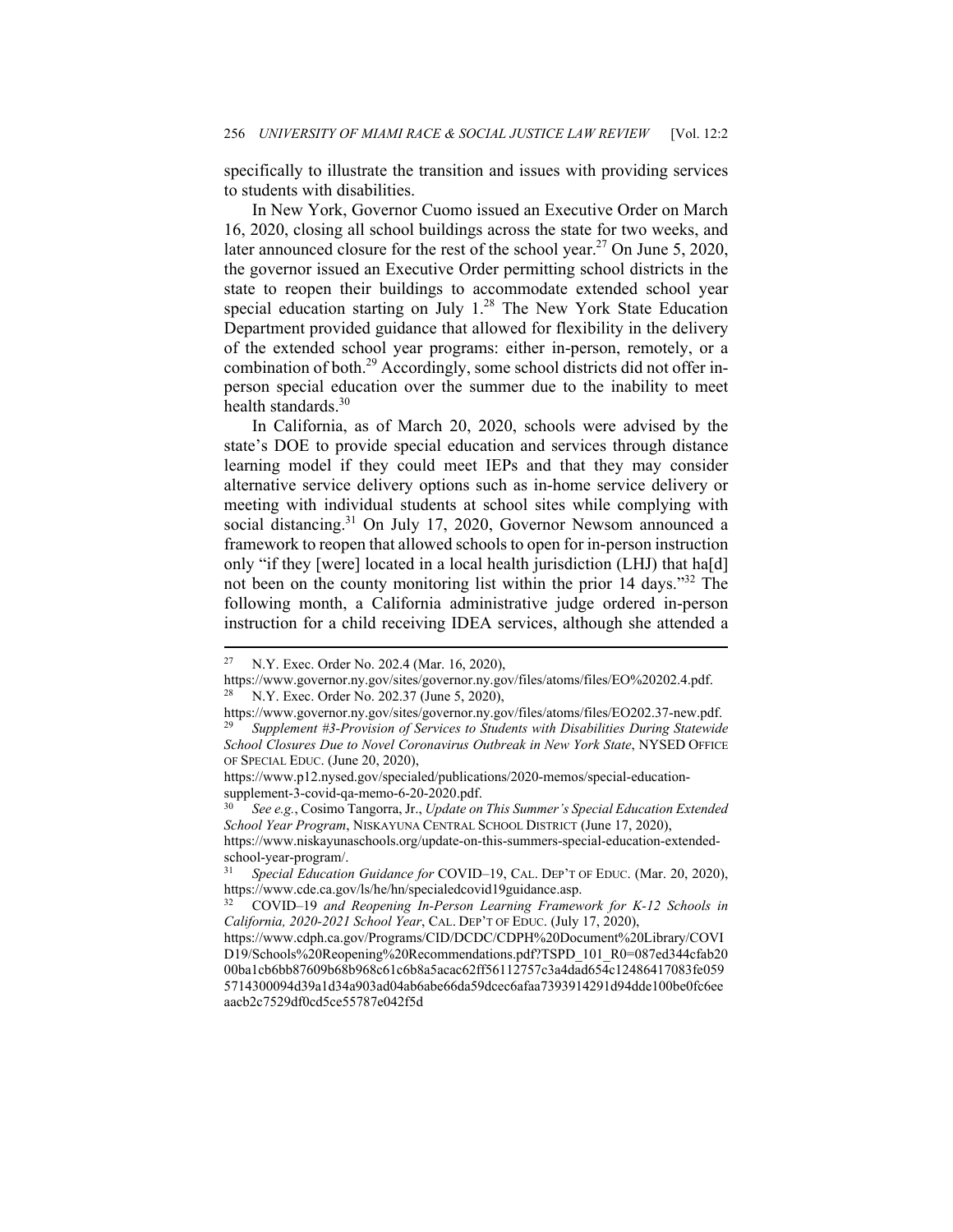school barred from re-opening under the governor's framework.<sup>33</sup> On September 30, the California DOE permitted schools to offer in-person support and services to small groups of students with disabilities based on guidance from the California Department of Public Health.<sup>34</sup>

At the onset of school closures, some New Jersey schools began forcing parents of students with disabilities to sign waivers from all claims, liabilities, and obligations of every kind and nature in law and equity before providing students with the counseling and speech services required by their IEPs.<sup>35</sup> In April 2020, the New Jersey Department of Education issued a memo claiming the illegality of these waivers in violation of the IDEA and the state's Department of Education regulations.36 The NJ DOE asserted that schools cannot require waivers of present or future claims, including claims to compensatory services, in order for students with disabilities to receive their entitled services based on their IEPs.<sup>37</sup> The department also noted that a key right guaranteed by the IDEA is the right to disagree with a school district's determination or action concerning the educational program of a student with a disability through various dispute resolution options.<sup>38</sup>

The dismissal of waivers by federal and state governments demonstrate that federal disability laws remain in place. The question now becomes, are schools obeying these laws? And if not, what is the solution?

## III. THE GOOD, THE BAD, AND THE ILLEGAL: THE EFFECTS OF REMOTE LEARNING FOR STUDENTS WITH DISABILITIES

In March 2020, schools sought to limit the number of students on campus at a time, and for good reason. COVID–19 is believed to spread

<sup>33</sup> Parent on Behalf of Student v. Pleasanton Unified Sch. Dist., Office of Admin. Hearings Case No. 2020070970 (Aug. 24, 2020), https://www.dgs.ca.gov/- /media/Divisions/OAH/Special-Education/SE-Orders-Page/Stay-Put/2020070970-Order-Granting-Motion-for-Stay-

PutRE.pdf?la=en&hash=09A412A1C6C6EF9D335C5435FFD8F0B34399935F Thereinafter Cal. OAH Order] (order granting motion for stay put).<br>
<sup>34</sup> *Id.*<br>
<sup>35</sup> Klein, *supra* note 26.<br>
<sup>36</sup> N.J. DEP'T. OF EDUC., PARENTAL WAIVERS FOR THE DELIVERY OF REMOTE OR VIRTUAL

SPECIAL EDUCATION AND RELATED SERVICES (Apr. 30, 2020),

https://www.nj.gov/education/broadcasts/2020/apr/30/Parental%20Waivers%20for%20th e%20Delivery%20of%20Remote%20or%20Virtual%20Special%20Education%20and%2 0Related%20Services.pdf

 $\frac{37}{38}$  *Id.* 

<sup>38</sup> *Id.*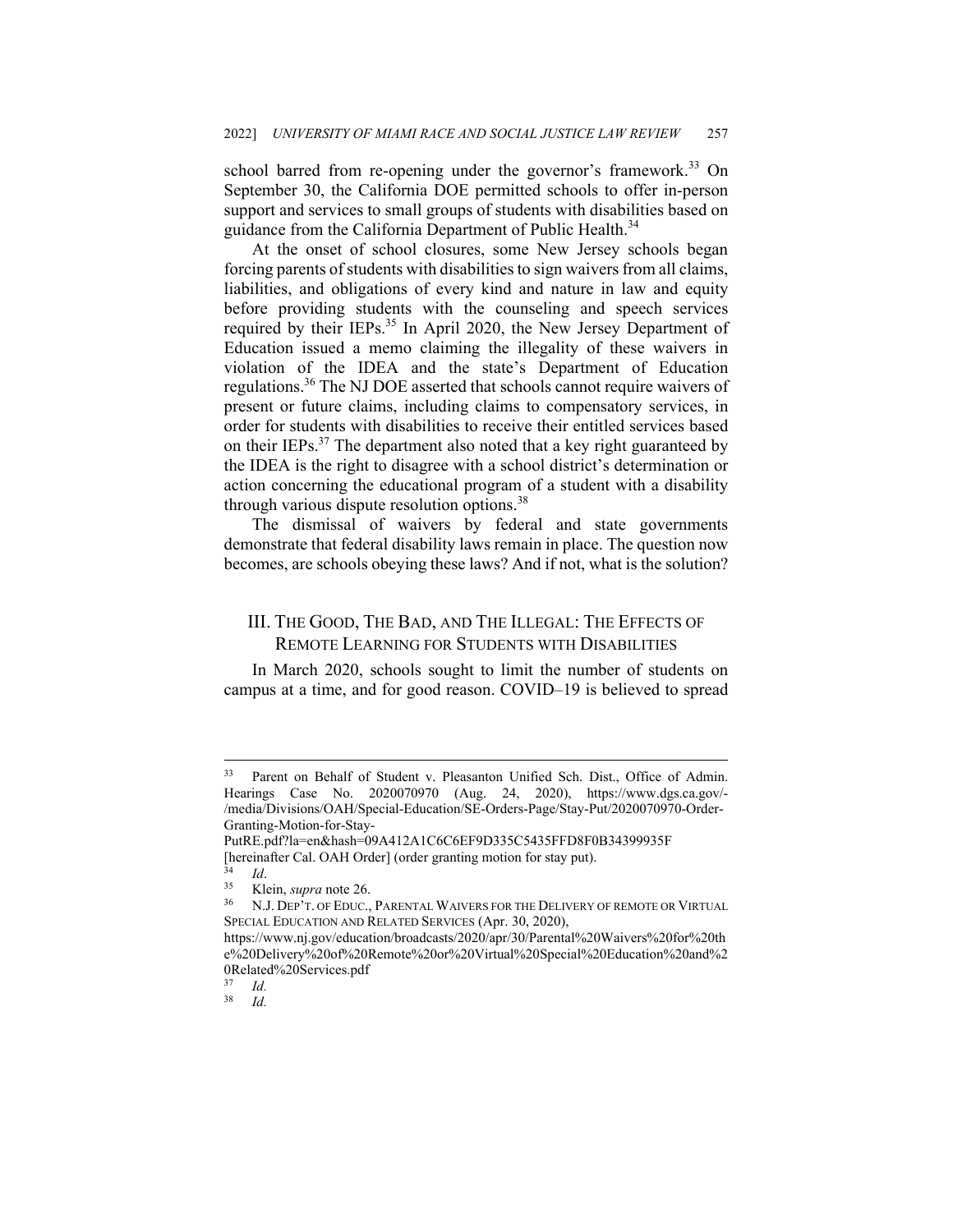more easily and lead to more serious illness than the typical flu.<sup>39</sup> As of January 20, 2021, exactly one year from the first reported U.S. case, there had been more than 400,000 deaths from coronavirus in the U.S.<sup>40</sup> The contagious nature of the virus, coupled with the fact that public education under the status quo typically involves hundreds of students congregating in relatively small areas, can pose significant health risks and promote the spread of the virus. Thus, the desire to reduce the number of students physically present in schools is a valid one. However, despite these risks, the American Academy of Pediatrics has advocated for physical school presence because children may be less likely to become infected and spread the virus.<sup>41</sup> Additionally, some data has shown relatively low infection rates among students who have returned back to in-person classes and that schools are not COVID hotspots despite individuals being in large groups for extended periods of time.<sup>42</sup> One explanation for these results is that children are less likely to show the symptoms of the virus, therefore go undetected, although they actually carry higher levels of the virus and can be more contagious.<sup>43</sup> To further complicate the impact of the virus on children, schools in several states that conducted in-person classes in 2020 returned to remote learning due to COVID outbreaks.<sup>44</sup> For

outbreak/AM2MKCDZRVHDNDIPK46VZUFJ4U/.

<sup>39</sup> *See Why Is* COVID–19 *More Contagious Than The Flu?*, HENRY FORD HEALTH SYS. (Nov. 23, 2020), https://www.henryford.com/blog/2020/11/why-is-covid-morecontagious-than-flu; *see also* Andrew Pekosz, *No,* COVID–19 *Is Not the Flu*, JOHN HOPKINS BLOOMBERG SCH. OF PUB. HEALTH (Oct. 20, 2020), https://www.jhsph.edu/COVID–19/articles/no-covid-19-is-not-the-flu.html. 40 Christina Maxouris & Jason Hanna, *US Surpasses 400,000 Deaths from Covid-19*,

CNN HEALTH (Jan. 20, 2021, 2:39 AM), https://www.cnn.com/2021/01/19/health/uscoronavirus-tuesday/index.html.

<sup>41</sup> *COVID-19 Guidance for Safe Schools*, AM. ACAD. OF PEDIATRICS (Jan. 5, 2021), https://services.aap.org/en/pages/2019-novel-coronavirus-covid-19-infections/clinical-

guidance/covid-19-planning-considerations-return-to-in-person-education-in-schools/. 42 *See* Dyani Lewis, *Why Schools Probably Aren't COVID Hotspots*, NATURE (Oct. 29, 2020), https://www.nature.com/articles/d41586-020-02973-3#ref-CR4; *see also* Brandon L. Guthrie et al., *Summary of Evidence Related to Schools During the COVID-19*  Pandemic, WASH. ST. DEP'T OF HEALTH (last updated Oct. 19, 2020), https://www.doh.wa.gov/Portals/1/Documents/1600/coronavirus/20201019-

SchoolsSummary.pdf ("there is very little evidence, at least in the context of relatively low community transmission, that schools have been a driver of transmission"). 43 *See* Katie Macbride, *Why the '6 Feet Apart' Recommendation May Not Be Enough* 

*for COVID-19*, HEALTHLINE (July 9, 2020), https://www.healthline.com/healthnews/children-may-be-silent-carriers-of-covid-19#Going-forward. 44 *See* Madeline Fox, *With COVID-19 On The Rise In Wisconsin, Many Schools Have* 

*Transitioned To Virtual Learning*, WPR (Sept. 23, 2020, 6:35 AM),

https://www.wpr.org/covid-19-rise-wisconsin-many-schools-have-transitioned-virtuallearning; *see also* Gabriella DeLuca, *Squirrel Hill Jewish school closed after COVID-19 outbreak*, WPXI-TV (Feb. 25, 2021, 6:44 PM), https://www.wpxi.com/news/topstories/squirrel-hill-jewish-school-closed-after-covid-19-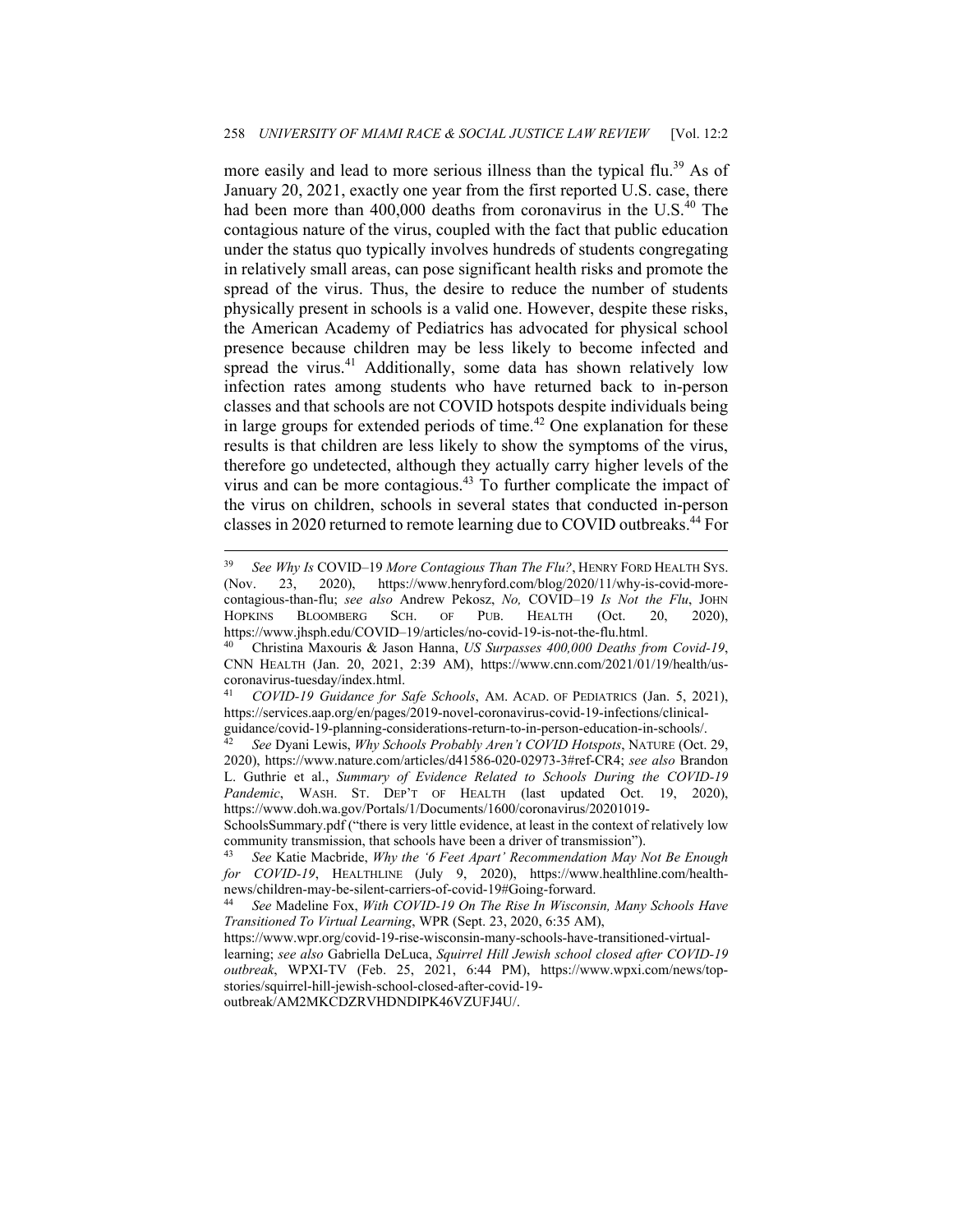students with disabilities in particular, they may have underlying health conditions that can put them at greater risk of contracting COVID and experiencing severe illness; thus warranting their need to practice social distancing. The mixed data and varying COVID rates in different jurisdictions demonstrate the difficulty in weighing the health risks involved with forcing children back into schools. But one thing is clear: there is no one-size-fits-all approach that can work for every school.

Given the potential health risks, many have chosen to lean on the side of caution and advocate for complete remote learning to limit the spread of the virus and protect the health of students and administration. However, this knee jerk reaction also creates grave consequences for students with disabilities whose educational progression often rests on inperson services. Instruction alone is not the only service offered in a student's IEP; it may include related services such as counseling, speech therapy, or occupational therapy.45 Students assigned a one-on-one aide, for example, would have surely been denied this service outlined in their IEPs if their schools went completely remote and no accommodations were made to send an aide to the child's house. One study conducted in July 2020 found that of 1,000 preschool-age children around the country, nearly 25% were receiving no IEP services at all and only 37% were receiving their full IEP services.<sup>46</sup> Another 2020 survey, conducted by ParentsTogether, found that only 20% of parents whose children had IEPs reported to have been receiving those services.<sup>47</sup> With services not being provided by LEAs, students with disabilities have been left to either regress or families have been forced to provide these services themselves. As the pandemic progresses with no immediate end in sight, families cannot continue to allow their children to receive an inadequate education. Even as COVID rates dwindle and schools return back to normal, it is imperative to offer a framework that will provide students with disabilities a proper education.

Not only is compensatory education after the pandemic not guaranteed in the near future, but re-learning months or even years of missed lessons

<sup>45</sup> Jessica K. Heldman et al., *COVID-19 and Preventing Harm to Vulnerable Children*, 57 SANDLR 865, 886 (2020).<br><sup>46</sup> Steven Barnett, Kwanghee Jung & Milagros Nores, *Young Children's Home Learning* 

*and Preschool Participation Experiences During the Pandemic: NIIER 2020 Preschool Learning Activities Survey: Technical Report and Selected Findings*, NATIONAL INSTITUTE FOR EARLY EDUCATION RESEARCH \*at 22 (July 2020), https://nieer.org/wpcontent/uploads/2020/07/NIEER-Technical-Report-July-2020-Young-ChildrenE28099s-Home-Learning-and-Preschool-Participation-Experiences-During-the-Pandemic.pdf. 47 Heldman et al., *supra* note 45, at 887; *see also* Robert Brodsky, *Report: Remote* 

*learning Caused Special Education Students to Fall Behind During Pandemic*, NEWSDAY (Sept. 8, 2021), https://www.newsday.com/long-island/education/dinapoli-report-specialeducation-pandemic-e42424 (noting that the survey was conducted in 2020).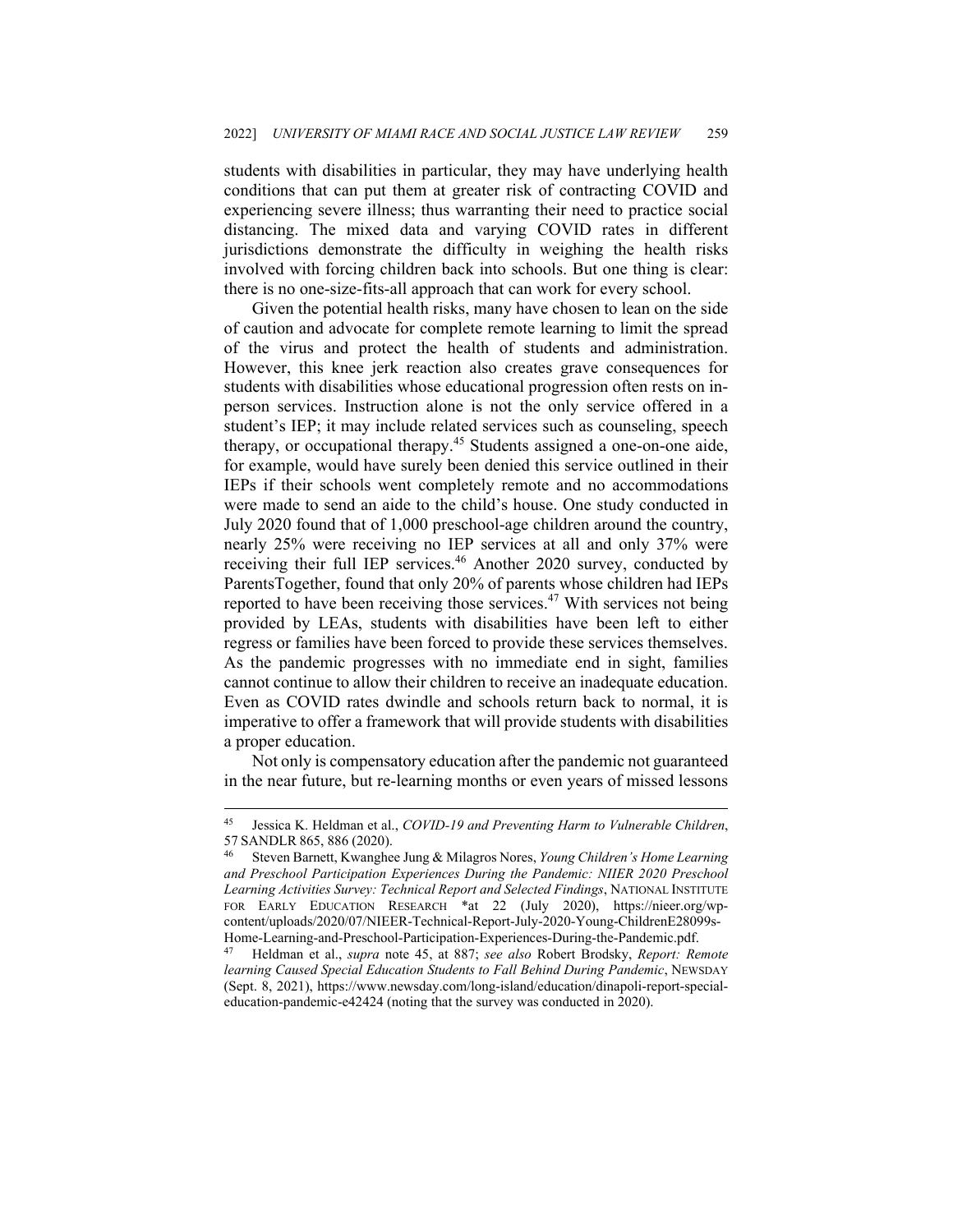could have grave consequences for children. Thus, many families have taken it upon themselves to ensure their children can receive a proper education during the pandemic. For some parents who cannot work from home, or cannot manage to work while also educating their children, they have been forced to quit their jobs or find suitable alternatives such as hiring educators on their own.<sup>48</sup> Given that students under the IDEA tend to disproportionally come from low-income households, it leaves the most vulnerable families to experience employment disruptions and educational costs.<sup>49</sup>

In order to meet IEP obligations with remote learning, schools may change student's IEPs to make them compatible with virtual learning. In such instance, the school may be obeying the student's new IEP, but the question becomes, can students with disabilities really earn a meaningful education remotely to offer an adequate FAPE? The U.S. Department of Education's Office of Special Education and Rehabilitative Services stated in a March 2020 supplemental fact sheet that "[m]any disability-related modifications and services may be effectively provided online."<sup>50</sup> However, some parents say otherwise.<sup>51</sup> Many argue that even with IEP services being tailored to at-home learning, special education students cannot properly learn in the remote environment like their non-disabled counterparts.52 At the beginning of the implementation of remote education, the Council of Parents Attorneys and Advocates (COPAA) released a statement offering three principles to ensure IDEA rights of students with disabilities: (1) Plan with equity and individualization in mind . . . (2) Collaborate and communicate with families . . . (3) Review,

<sup>48</sup> *See e.g.*, Doree Lewak, *More Parents Than Ever Are Quitting Their Jobs Because of the Pandemic*, N.Y. POST (Oct. 7, 2020), https://nypost.com/2020/10/07/more-parentsthan-ever-are-quitting-their-jobs-because-of-covid-19/ (noting how one single mother quit her job to care for her child with learning disabilities); Corey Turner & Rebecca Klein, *After Months of Turmoil, Families Say Schools Owe Them*, NPR (June 16, 2021, 5 AM), https://www.npr.org/2021/06/16/994587239/after-months-of-special-education-turmoil-

families-say-schools-owe-them (noting how one mother had to hire a private tutor for her child with sever autism during the shutdown).

<sup>49</sup> Elisa Hyman, Dean Hill Rivkin & Stephen A. Rosenbaum, *How IDEA Fails Families Without Means: Causes and Corrections From the Frontlines of Special Education Lawyering*, 20 AMUJGSPL 107, 112-113 (2011). 50 *Supplemental Fact Sheet Addressing the Risk of COVID-19 in Preschool, Elementary* 

*and Secondary Schools While Serving Children with Disabilities*, U.S. DEP'T OF EDUC. (Mar. 21, 2020),

https://www2.ed.gov/about/offices/list/ocr/frontpage/faq/rr/policyguidance/Supple%20Fa ct%20Sheet%203.21.20%20FINAL.pdf.

<sup>51</sup> *See, e.g.*, Graham, *supra* note 3 (noting one mother of a son with disabilities explaining how her son got "nothing out of [online-only services as mandated by his special-education plan]").

<sup>52</sup> *See generally id.*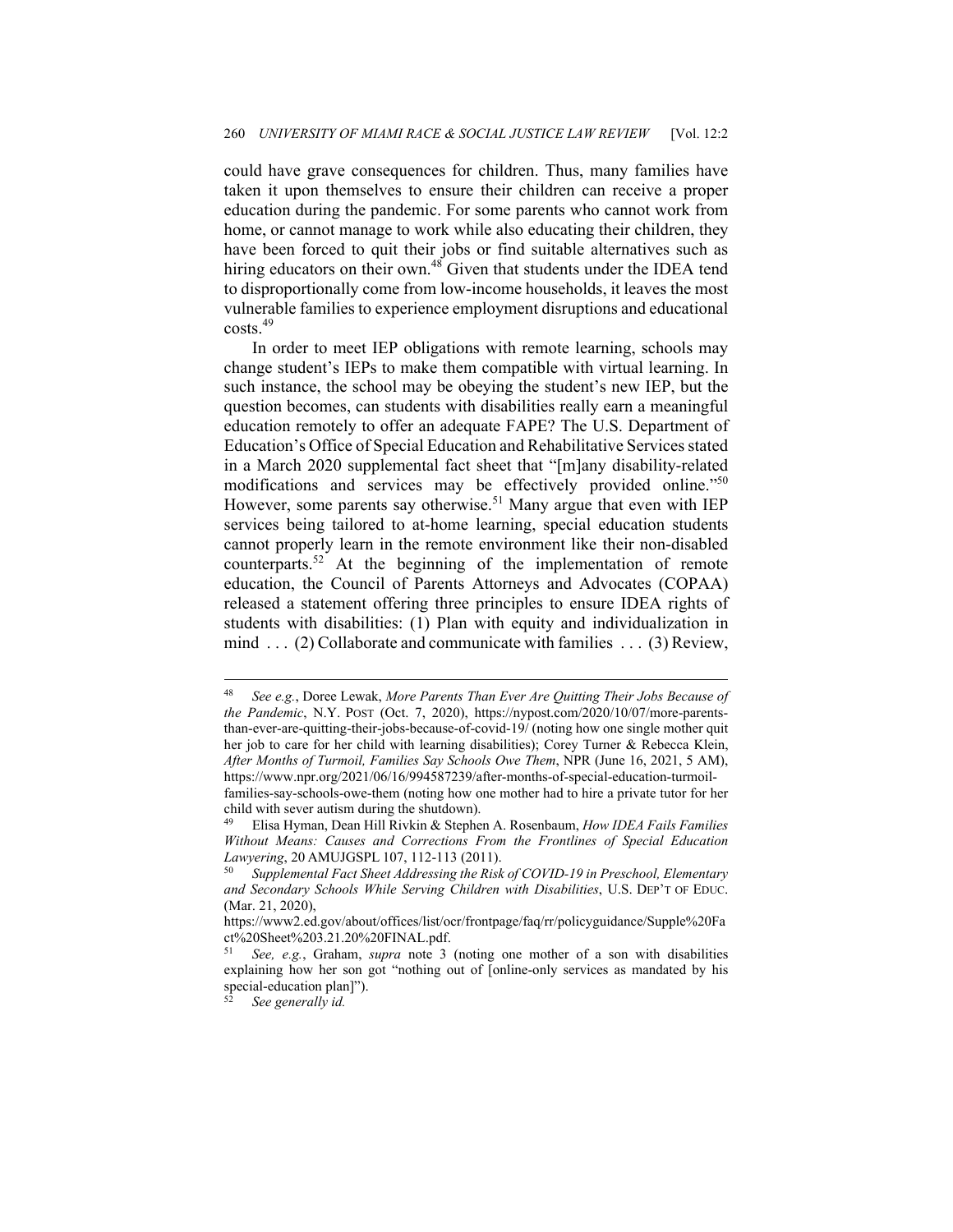and if necessary, revise IEPs and 504 plans to be responsive to the child's needs."<sup>53</sup> Therefore, schools may be subject to IDEA violations throughout the pandemic for not only failing to follow IEPs, but even when IEPs are met, they may fail to provide an adequate FAPE.

For some students with disabilities, working from home may provide comfort and familiarity.<sup>54</sup> It also allows some students to work in a setting that they are already familiar with and likely most comfortable, while also eliminating the stress of waking up early and traveling to school which may be daunting. It can also alleviate the pressures of societal norms, which can lead to depression and anxiety for students with highfunctioning autism.<sup>55</sup> However, for many other students with disabilities learning from home can be essentially impossible. Many of these students have become accustomed to their daily routine of attending school and being taught personally by their special educators. Disruption in routines or the new lack of routine can trigger anxiety and tantrums in people with autism spectrum disorder, as restricted, repetitive patterns of behavior are part of their diagnosis.<sup>56</sup> The lack of social interaction and recreational activities can also cause frustration for students with disabilities.<sup>57</sup> Additionally, the absence of the student's normal teacher or service provider can make it difficult for students to understand that it is time to learn. Working parents may not be able to provide the constant redirecting that their child needs while learning all day from a computer screen.<sup>58</sup> For example, one speech pathologist noted that video sessions do not allow her

<sup>53</sup> Heldman et al., *supra* note 45, at 888. 54 *See* Veonna King, *For students with autism, remote learning is particularly challenging. Here's how children are parents are adjusting*, PUBLICSOURCE (Aug. 5, 2020), https://www.publicsource.org/autism-remote-learning-challenging-pittsburgh/ (noting how Leslie Paat, clinical manager at the Children's Institute of Pittsburgh, reported that a benefit to remote therapy is that "you get to see children in a natural environment where they are most comfortable").

<sup>55</sup> Laura Walters, *As a Mom of a Son With Multiple Disabilities, I Have the Receipts on Remote Instruction*, EDUC. POST (Feb. 1, 2021), https://educationpost.org/as-a-mom-of-ason-with-multiple-disabilities-i-have-the-receipts-on-remote-instruction/. 56 *See Why is Routine so Important to People with ASD?*,

APPLIEDBEHAVIORANALYSISEDU.ORG (last visited Mar. 4, 2021),

https://www.appliedbehavioranalysisedu.org/why-is-routine-so-important-to-peoplewith-asd/; *see also* Khushboo Patel, *Mental Health Implications of COVID-19 on children with disabilities*, 54 ASIAN J. PSYCHIATRY 102273 (2020) ("lack of routine and uncertainty can make children with Autism Spectrum Disorder (ASD) feel more anxious, grumpy, restless, and develop unpleasant feelings").

<sup>57</sup> *See* Patel, *supra* note 56. 58 *See, e.g.*, Graham, *supra* note 3 (noting how a mother of a student with disabilities "works full time and won't be able to manage his schoolwork and the constant redirection [he] will need during the day.").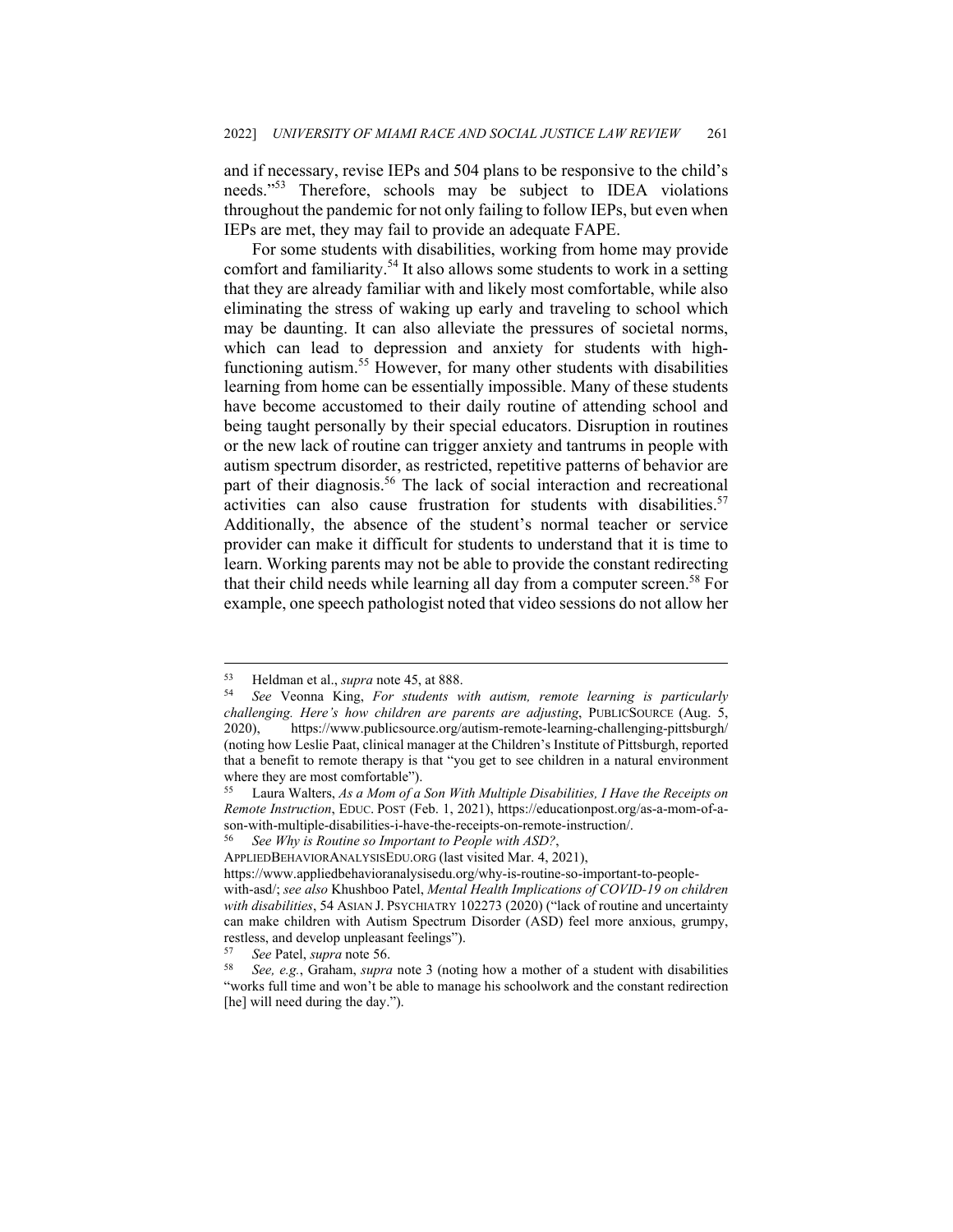to tap on a student's desk to get them back on track like she could normally do in-person.59 Thus, the task is left to the parent.

Non-disabled students have recognized the challenges that come with learning on online platforms, such as Zoom and Microsoft Teams, including connectivity issues, not being able to clearly see the instructor, or only hearing one speaker at a time. These issues can be multiplied for students with disabilities. Interruptions in internet connection or technological issues can aggravate and distract students who struggle to remain focused as it is.60 "Zoom fatigue" has been used to describe the tiredness and burnout that users experience on online platforms, which can be caused by the lack of reward processing involved in live social interactions.<sup>61</sup> Scientists have noted that audio delays and lack of direct mutual gaze on these platforms can offer a neuropathophysiological explanation for the fatigue.<sup>62</sup> Furthermore, remote learning platforms can also be incompatible with assistive technology such as braille and screen reading software for students with visual impairments or make it difficult to understand sign language for students with auditory impairments.<sup>63</sup> While many LEAs have made an effort to provide students with assistive technologies in their homes, less resourced schools have struggled, as they often receive equal funding to wealthier districts although their students typically have more needs.<sup>64</sup>

The state of public education for students with disabilities following the March 2020 closure of schools demonstrates the need for malleable guidelines to provide students with their federally mandated services without falling for the trap of choosing one extreme: completely opening or completely closing schools. The increased cases of COVID, along with

<sup>59</sup> Carolyn Thompson, *School Closings Threaten Gains of Students with Disabilities*, ASSOCIATED PRESS (Dec. 3, 2020), https://apnews.com/article/coronavirus-pandemicfd26be67a40112130b59f946577c86d8.

<sup>60</sup> *See, e.g.*, Bill Hand, *Online School Especially Hard for Functional Needs Students*, SUN JOURNAL (Sep. 15, 2020, 8:01AM),

https://www.newbernsj.com/story/news/coronavirus/2020/09/15/online-school-

especially-hard-for-functional-needs-students/42626895/ (a 15-year-old with autism and severe intellectual disability finds the audible echo and feedback from Zoom sessions distracting and technical difficulties send him into an angry fit). 61 Jena Lee, MD, *A Neuropsychological Exploration of Zoom Fatigue*, PSYCHIATRIC

TIMES (Nov. 17, 2020)

https://www.psychiatrictimes.com/view/psychological-exploration-zoom-fatigue. 62 *Id.*

<sup>63</sup> Faith Hill, *The Pandemic Is a Crisis for Students With Special Needs*, THE ATLANTIC (April 18, 2020),

https://www.theatlantic.com/education/archive/2020/04/special-education-goes-remotecovid-19-pandemic/610231/.

<sup>64</sup> Crystal Grant, *COVID-19'S IMPACT ON STUDENTS WITH DISABILITIES IN UNDER-RESOURCED SCHOOL DISTRICTS*, 48 FDMULJ 127, 129-130 (2020).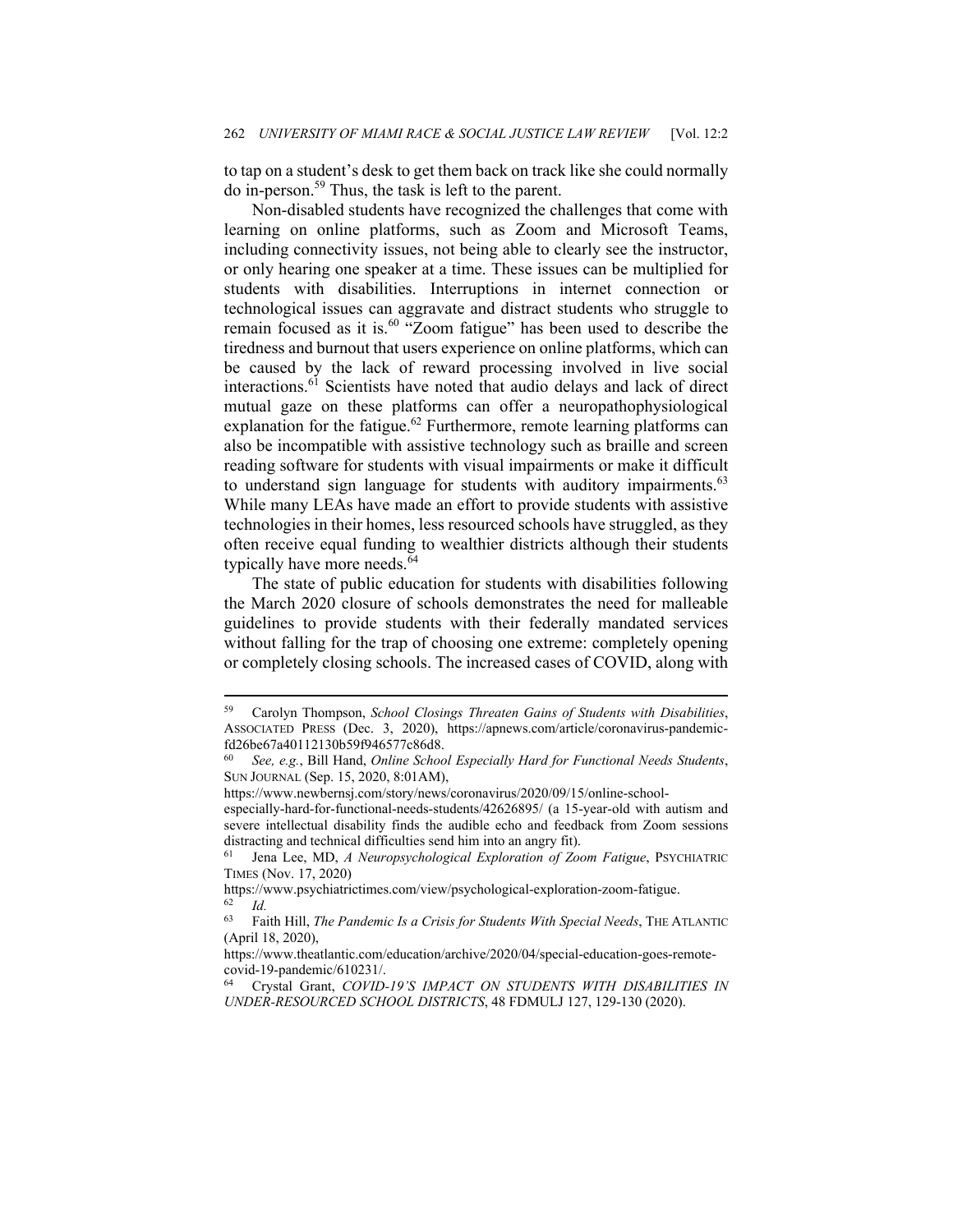potential new strands and their dangerous effects, pose genuine threats associated with the blanket re-opening of public schools for in-person classes. However, strict, unconditional remote learning has also proven to not be the proper response in providing adequate special education. Educators have admitted that even personalized video sessions are poor substitutes for in-person classroom experience.<sup>65</sup> Many students have been left without the appropriate equipment, physical services, or special providers to learn and develop. Thus, the solution requires a tailored approach for each student and jurisdiction, coupled with the unwavering commitment to deliver necessary in-person services. Students with disabilities who are in need of physical services to fulfill their IEPs should be allowed to attend brick and mortar schools if the school can open safely. These students should have the opportunity to meet with their providers in small group settings outside of school, or meet with the school's providers at the child's home. While the location may be subject to change, all physical in-person services needed by these students should be provided by the school. Such mandated services would be the result of a student's existing IEP or a determination by the school and child's family that the child is not receiving a FAPE under remote learning conditions.

Ultimately, immediate change, rather than just compensatory education in the future, is necessary to educate students with disabilities. Even one year after COVID-19 was first detected in the U.S., there had still been no end in sight to the pandemic. Families cannot be expected to wait until the pandemic passes for their children to receive proper instruction and services mandated under the IDEA, given that regression can be quick and severe for students with disabilities. Failure to receive an adequate education for an extended period of time could likely have irreversible consequences to students' growth. Past public emergencies, such as Hurricane Katrina, suggest that post-COVID-19 will involve indirect costs, besides tangible loss and disruption, including more students requiring special education services and overall lost productivity to society as a result.<sup>66</sup> How the government addresses special education during COVID-19, even if towards the end of the pandemic's lifespan, will set the precedent as to how potential, future school closures will be handled.

<sup>65</sup> Thompson, *supra* note 59. 66 Jasmine E. Harris, *THE FRAILTY OF DISABILITY RIGHTS*, 169 UPALRON 29, 43- 44 (2020).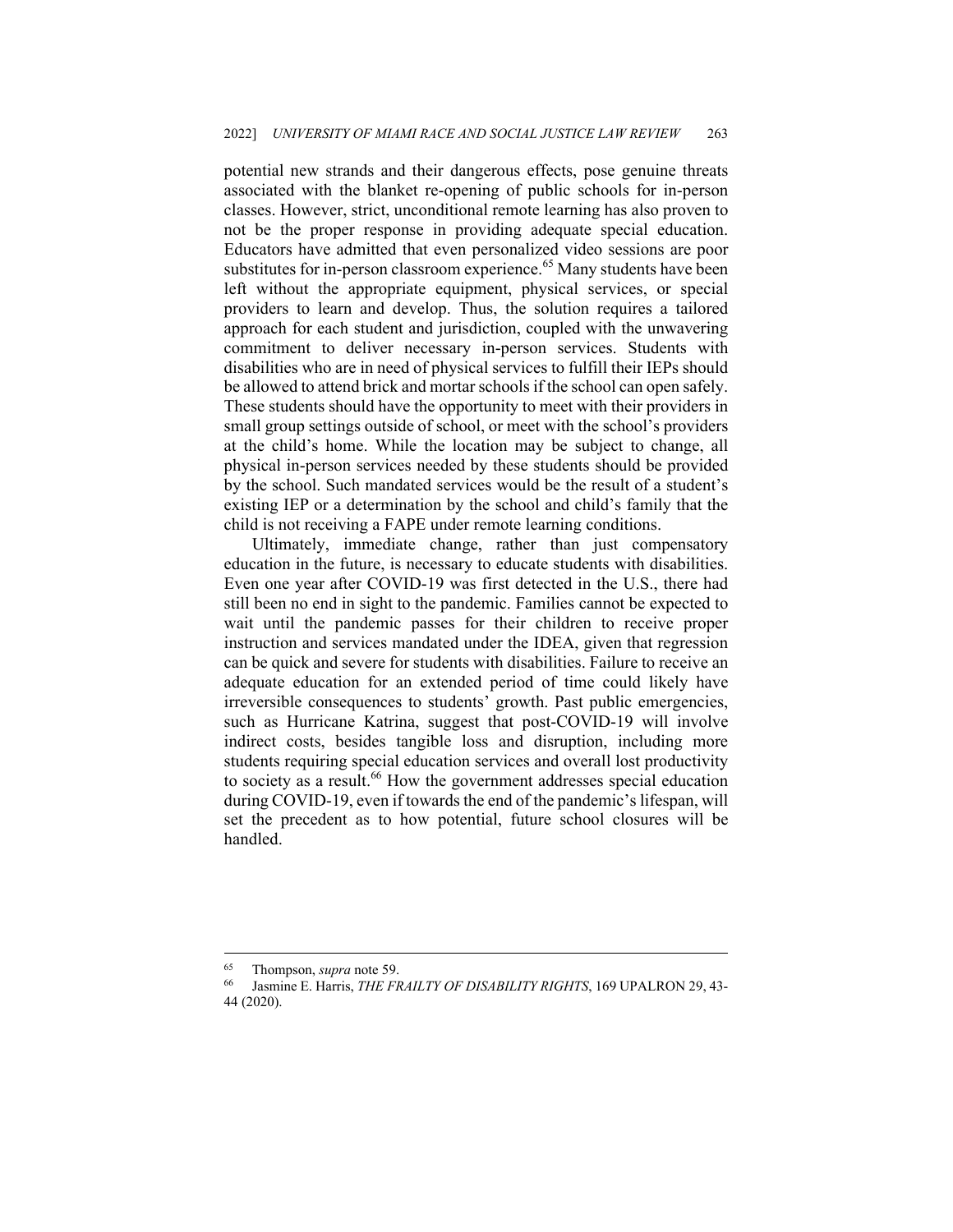## IV. "YOU'LL BE HEARING FROM MY LAWYER"

As schools fail to provide students with disabilities with the services necessary for their education, families across the country have filed lawsuits seeking punitive and compensatory damages, injunctions, and temporary restraining orders. Although there are valid legal arguments to be made, litigation appears to be relatively unsuccessful in creating systemic change for special education during COVID-19.<sup>67</sup>

## *a. Overview of the Legal Theories for Special Education Lawsuits*

Lawsuits filed against school districts in New York and California have claimed substantive due process and equal process violations under the Fourteenth Amendment on the basis that students have been deprived of their fundamental right to an education while those in other districts have not.<sup>68</sup> Plaintiffs have contended that the government deprived them of their substantive right to a FAPE without due process, and that the closing of specific schools has led to different treatment for students with disabilities. $\overline{69}$  Despite the fact that the categorization of education as a fundamental right is heavily disputed, one major hurdle for these suits is the presumption of constitutionality for emergency government actions. In approaching COVID-19 lawsuits against local governments, courts have looked to the Supreme Court's 1905 decision in *Jacobson v. Commonwealth of Massachusetts*. 70 In addressing the constitutionality of a compulsory vaccination law enacted during a smallpox epidemic, the Court held that the judicial authority over emergency measures is a narrow scope with a strong presumption of constitutionality that can only be reviewed when the public health statute has no real or substantive relation to those objects, or is a plain, palpable invasion of rights secured by the

("[t]ypically, lawsuits in special education brought on behalf of individual children with disabilities do not result in systemic policy change").

<sup>67</sup> *See Characteristics of Effective Class Action Lawsuits in Special Education: An Examination of Case Studies*, THE ADVOCACY INSTITUTE (Aug. 2013),

https://www.advocacyinstitute.org/advocacyinaction/Class\_Action\_Lawsuits.shtml

<sup>68</sup> *See* Class Action Complaint for Declaratory and Injunctive Relief, J.T. et. al. v. Blasio, et. al., No. 1:20-cv-05878 (S.D.N.Y. July 28, 2020), 2020 WL 4346656; *see also* Brach v. Newsom, No. 2:20-cv-06472-SVW-AFM, 2020 WL 6036764 \*2 (C.D. Cal. Aug. 21, 2020).

<sup>69</sup> *See Brach*, 2020 WL 6036764, at \*4-5. 70 197 U.S. 11 (1905). *See, eg.*, *Brach*, 2020 WL 6036764, at \*2-3; In re Abbott, 956 F.3d 696, 705 (5th Cir. 2020), *cert. granted, judgment vacated sub nom. Planned Parenthood Ctr. for Choice v. Abbott,* 141 S. Ct. 1261, 209 L. Ed. 2d 5 (2021); Elim Romanian Pentecostal Church v. Pritzker*,* 962 F.3d 341, 347 (7th Cir. 2020).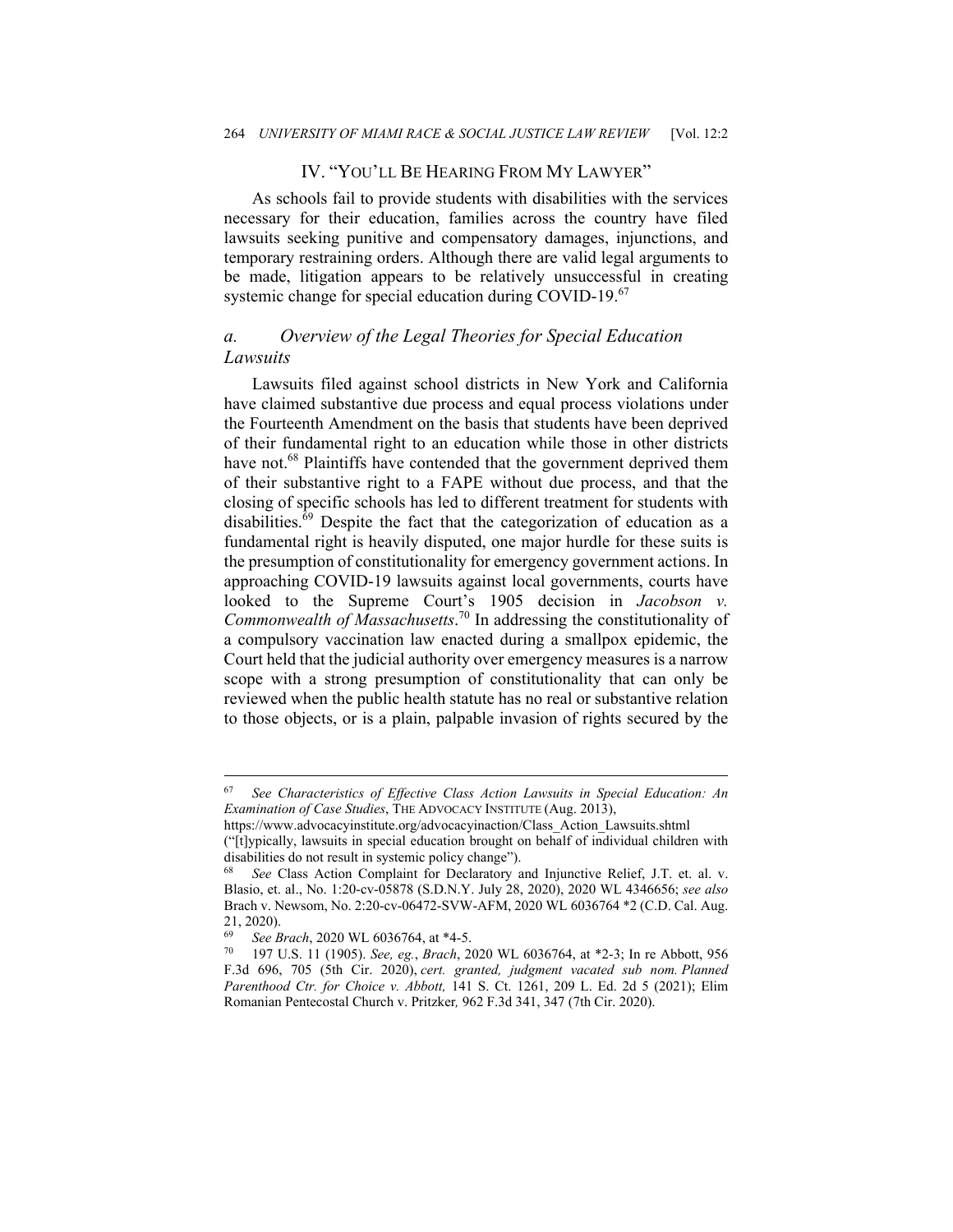fundamental law.71 Under this precedent, a U.S. District Court found that California's framework for closing schools is entitled to a presumption of constitutionality.<sup>72</sup> Equal protection claims for individuals with disabilities are also under a presumption of constitutionality due to the rational basis review prescribed under the *City of Cleburne v. Cleburne Living Ctr*. 73 Further, the problems associated with remote education for special education students appears to be a problem of equity rather than equality: all students in a given school may be forced to learn from their homes, but the innately hands-on nature of special education demands that this type of learning be given extra effort to ensure that children under the IDEA are given the same chance to learn.

Due to the high bar for constitutional claims, the legal claim that is more likely to succeed is grounded in the failure to provide FAPE under the IDEA. According to the mandates by the U.S. Department of Education, if a school provides learning opportunities to the general school population, it must also ensure equal access to the same opportunities to students with disabilities, including FAPE, to the "greatest extent possible."74 However, the law itself does not appear to offer this wiggle room because the IDEA demands a FAPE for students with disabilities.<sup>75</sup> Even if this mandate was in accordance with the IDEA, completely depriving students of necessary in-person services solely because it is not compatible with remote learning does not equate to ensuring access to the "greatest extent possible".<sup>76</sup> Instead, schools should have implemented other modes of providing services such individual home delivery or small group meetings. The September U.S. Department of Education guidance explicitly stated, "No matter what primary instructional delivery approach is chosen, SEAs, LEAs, and [IEP] Teams remain responsible for ensuring that a [FAPE] is provided to all children with disabilities."<sup>77</sup> For some

<sup>71</sup> *Brach*, 2020 WL 6036764, at \*2-3 (citing *Jacobson*, 197 U.S. at 12-13, 31). 72 *Id.* at 3. 73 *See* 473 U.S. 432, 446 (1984); *see also* Travis Gray, *A Cataclysmic Blindness: The* 

*Court's Denial of Equal Protection to Those Who are Mentally Handicapped*, 25 WIDLR 91, 102 (2019).

<sup>74</sup> *Questions and Answers on Providing Services to Children with Disabilities During the Coronavirus Disease 2019 Outbreak*, U.S. DEP'T OF EDUC. (Mar. 2020), https://www.isbe.net/Documents/qa-covid-19-03-12-2020.pdf.

*See* 34 CFR § 300.101(b) ("[e]ach state must ensure that . . . [t]he obligation to make FAPE available to each eligible child residing in the State begins no later than the child's birthday"); *see also* 34 CFR § 300.101(c) ("[e]ach State must ensure that FAPE is available to any individual child with a disability who needs special education and related services").

<sup>76</sup> U.S. DEP'T OF EDUC., *supra* note 74. 77 Press Release, U.S. Department of Education: Office of Special Education and Rehabilitative Services Office of Special Education Programs, OSEP QA 20-01 (Sept. 28, 2020), https://sites.ed.gov/idea/files/qa-provision-of-services-idea-part-b-09-28-2020.pdf.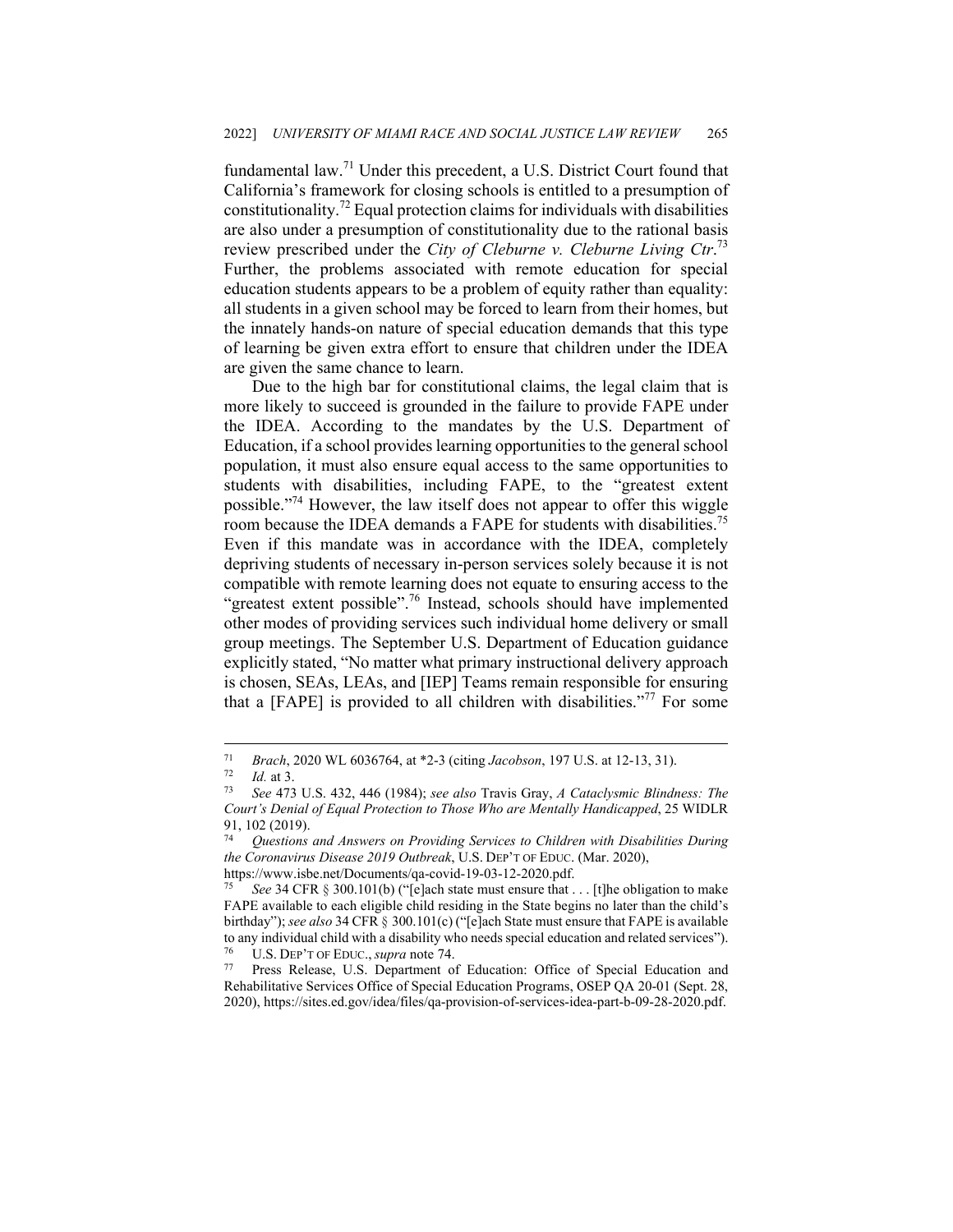students, an appropriate education cannot be achieved without certain physical services. Consequently, the failure to provide in-person services necessary for the education of an IDEA student constitutes an IDEA violation.

#### *b. Individual Suits*

In August 2020, the California Office of Administrative Hearings (OAH) issued an order allowing a student with disabilities to receive inperson services either at school or at her home.<sup>78</sup> The student, whose IEP included a one-on-one aide, physical therapy, and specialized vision services, was replaced with a distance-learning plan that did not offer her a FAPE.<sup>79</sup> Although the child's school was barred from re-opening under the state's Department of Public Health framework due to high number of COVID-19 cases in the area, the administrative judge granted the stay put motion for the student to receive her in-person services mandated by her IEP prior to school closures. $80$  This due process hearing depicts the possibility of utilizing litigation under the IDEA's administrative process to ensure IDEA obligations are met during the pandemic, albeit on an individual scale.

As a matter of compensating families for costs spent on providing a proper education for their children, federal law precedent suggests that they may be successful in obtaining reimbursements. Prior to COVID–19, in instances where schools have failed to provide FAPEs, courts have awarded reimbursements for services to meet the children's special needs such as therapies, transportation expenses, and even special living arrangements.<sup>81</sup> Some districts have been ordered to pay for home–based programs for children and even compensate parents for services that they provided themselves when unable to obtain the services elsewhere.<sup>82</sup> In *Bucks County Dept. of Mental Health/ Mental Retardation v. Pennsylvania*, the Third Circuit upheld a state administrative hearing officer's decision to order the district to pay a parent for her time in providing Lovaas therapy to her disabled child after the county refused to provide it.<sup>83</sup> The court held that reimbursement under the IDEA was not limited to a parent's out-of-pocket expenses and that \$22 per hour granted

<sup>78</sup> Cal. OAH Order, *supra* note 33, at 7-8.<br><sup>79</sup> *Id.* at 5.<br><sup>80</sup> *Id.* at 7-8; *see also* Taketa, *supra* note 2.<br><sup>81</sup> Lewis M. Wasserman, *Reimbursement to Parents of Tuition and Other Costs Under the Individuals with Disabilities Education Improvement Act of 2004*, 21 STJJLC 171, 191 (2006).

 $rac{82}{83}$  *Id.* 

<sup>83 379</sup> F. 3d 61, 63 (3d Cir. 2004).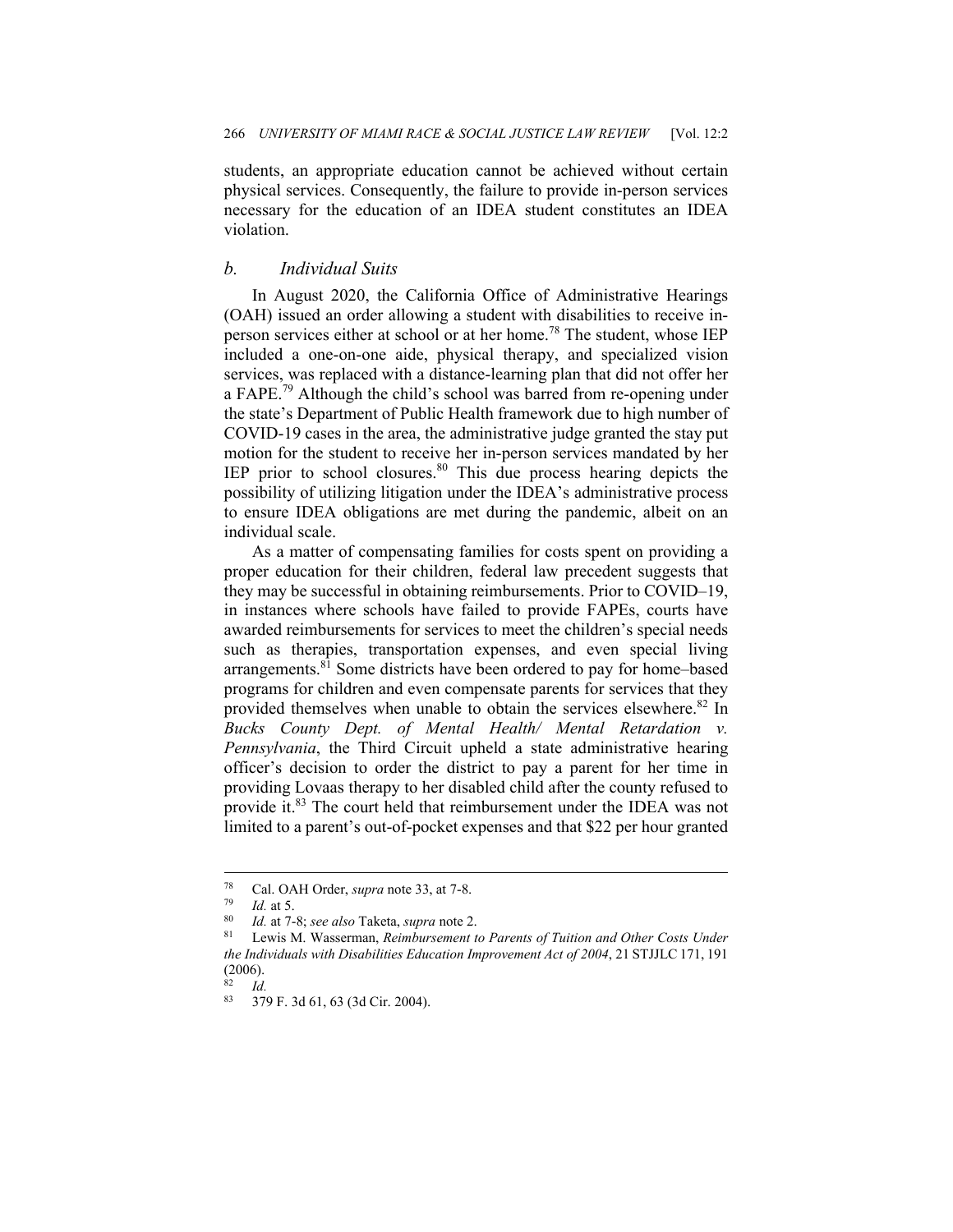by the hearing officer was reasonable because it is within the range of cost that the county would have had to pay for a professional. $84$ 

Although the Third Circuit believed that the reimbursement would not have far reaching effects as the Department of Public Welfare imagined,<sup>85</sup> it is possible that nearly 17 years later, this precedent could be used to compensate families across the country. The Third Circuit limited reimbursement to situations where "1) there has been a violation of IDEA and appropriate private services were provided [removed citation], 2) the amount of the reimbursement is reasonable [remove citation], and 3) a trained service provider was not available so that the parent stepped in to act as the trained service provider and not as a parent."<sup>86</sup> The applicability of these requirements to copious families might have been unlikely in 2004, but now this holding has the potential to affect countless parents. Families that have been denied in-person services by their children's schools and unable to find specialized professionals to meet those needs during the pandemic, may be entitled to reasonable reimbursements for the time they have spent "step[ping] into the shoes of a therapist."<sup>87</sup>

Despite the potential success of this approach in individual cases, it may not be the most effective in addressing nationwide deprivations in special education. With more than 7 million students receiving services under the IDEA, and only 1 in 5 families reporting to receive all of the special education services their child is entitled to,  $\frac{88}{9}$  it is impractical and unrealistic to require millions of families to pursue litigation in order to obtain education for their children. The legal costs alone for a two-day due process hearing for one student could range from \$1,500 to \$7,500, $^{89}$  not to mention the judicial overload if every qualifying student's family was to file. Then, if the administrative order is appealed by either party, the family must endure more costs to take the case to federal court. Further, students under the IDEA are disproportionately lower income, with approximately one-quarter of these students living below the poverty line

<sup>84</sup>*Id.* at 69-70.<br><sup>85</sup> *Id.* at 75.<br><sup>86</sup> *Id.* (in this case, parent "De Mora" found one person to provide the Lovaas training but that provider could not work the hours her child needed and could not find another provider to work the remaining hours).

Id. at 73 (finding that the plaintiff acted above and beyond what is expected of parents under the IDEA and acted as a provider).

<sup>88</sup> Anya Kamenetz, *Survey Shows Big Remote Learning Gaps For Low-Income And Special Needs Children*, NPR (May 27, 2020, 12:03 PM),

https://www.npr.org/sections/coronavirus-live-updates/2020/05/27/862705225/surveyshows-big-remote-learning-gaps-for-low-income-and-special-needs-children. 89 *Understanding IEP Due Process*, UNDERSTANDING SPECIAL EDUC. (last visited Mar.

<sup>4, 2021),</sup> https://www.understandingspecialeducation.com/IEP-due-process.html.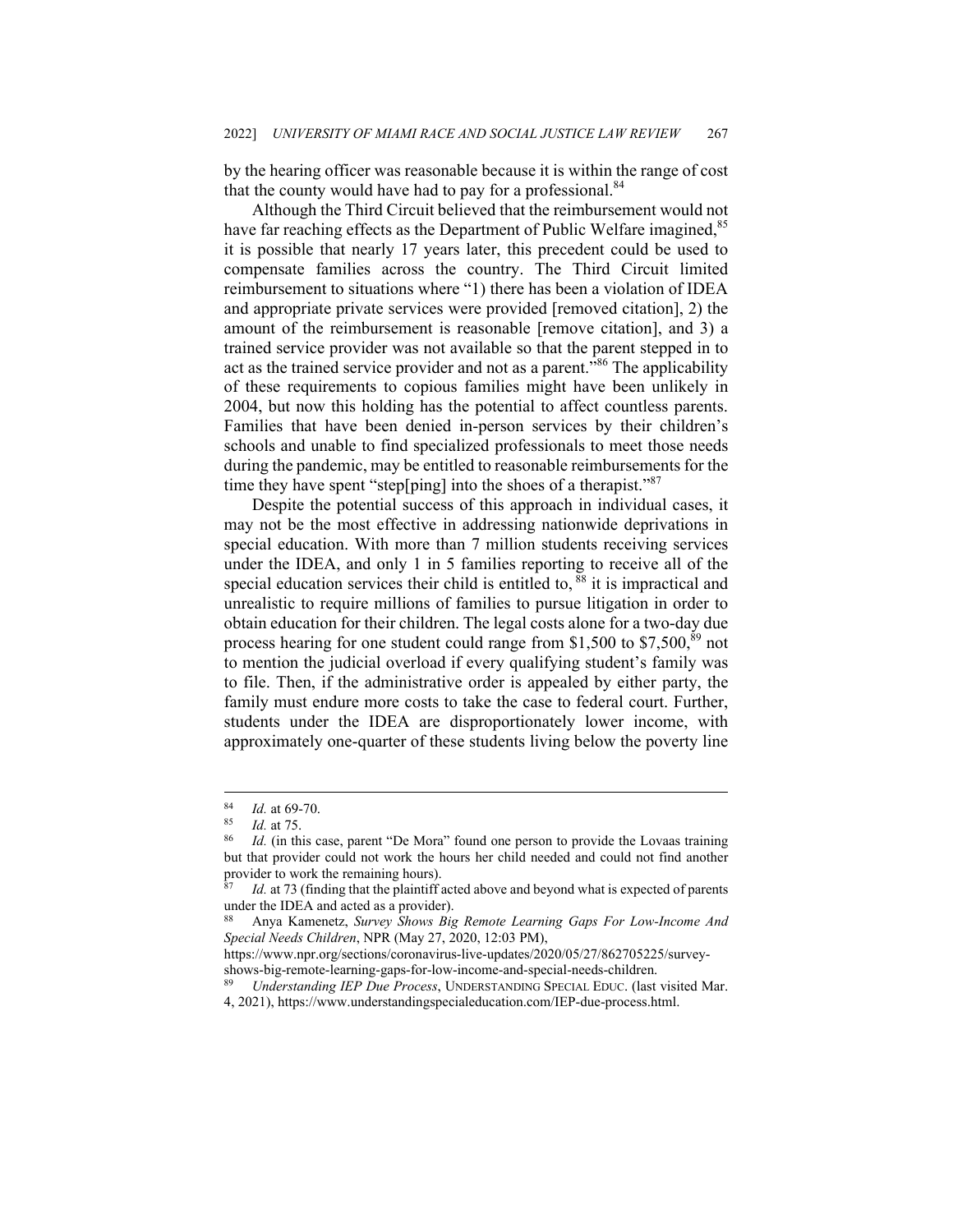and two-thirds living in households with incomes of \$50,000 or less.<sup>90</sup> This makes access to legal services, specifically hiring an attorney, financially burdensome if not impossible for these families.

#### *c. Class Actions*

To promote judicial economy, various class actions have been brought against school districts and education departments for failing to meet IDEA requirements. Though the IDEA does not prohibit class action litigation, stringent requirements to form a representative class have made such claims difficult to pursue.<sup>91</sup>

One New York putative class action filed in June 2020 sought a preliminary injunction directing schools across the country to reopen to fulfill IEPs or issue "pendency vouchers" to "self-cure" families for programs and services, along with compensatory damages for the families' expenses.<sup>92</sup> Although the case presented viable solutions to providing FAPEs to students with disabilities moving forward, the plaintiffs' denial– of–FAPE claims were dismissed because their administrative remedies were not exhausted.<sup>93</sup> As previously mentioned, the IDEA requires potential plaintiffs to exhaust their administrative remedies, including an administrative hearing, before filing a civil action.<sup>94</sup> Though some parents have completed this task, this requirement defeats the purpose of a class action in consolidating claims and saving families money in each pursuing change.

In October 2020, another district court struck down a putative class action alleging IDEA violations, presenting the major issue in special education class action cases: certifiability. In *Hernandez v. Grisham*, the court held that the plaintiffs' proposed subclass lacked commonality because the State's Reentry Guidance did allow for in person classes, therefore the state-wide subclass did not all endure the same harm by individual school closures.<sup>95</sup> Additionally, the class lacked typicality because the plaintiffs failed to provide evidence of other students' IEPs, other than the named plaintiff, or evidence that they were similarly impacted.96 Lastly, because the plaintiffs did not identify a uniformly applicable policy that prohibits class members from receiving in-person learning, the court found that the class likely failed to satisfy Rule

<sup>&</sup>lt;sup>90</sup> Hyman, *supra* note 49, at 112-113.<br><sup>91</sup> See Joshua M. Anderson, *IDEA Class Action Lawsuits*, 15 TJLP 225, 232 (2021).<br><sup>92</sup> Class Action Complaint for Declaratory and Injunctive Relief, *supra* note 68.<br><sup>93</sup> J.T. v.

Nov. 13, 2020).

<sup>94</sup> See supra note 17 and accompanying text.<br>
95 No. Civ. 20-0942 JB\GBW, 2020 WL 6063799, at \*60 (D.N.M. Oct. 14, 2020).<br>
96 *Id.* at \*61.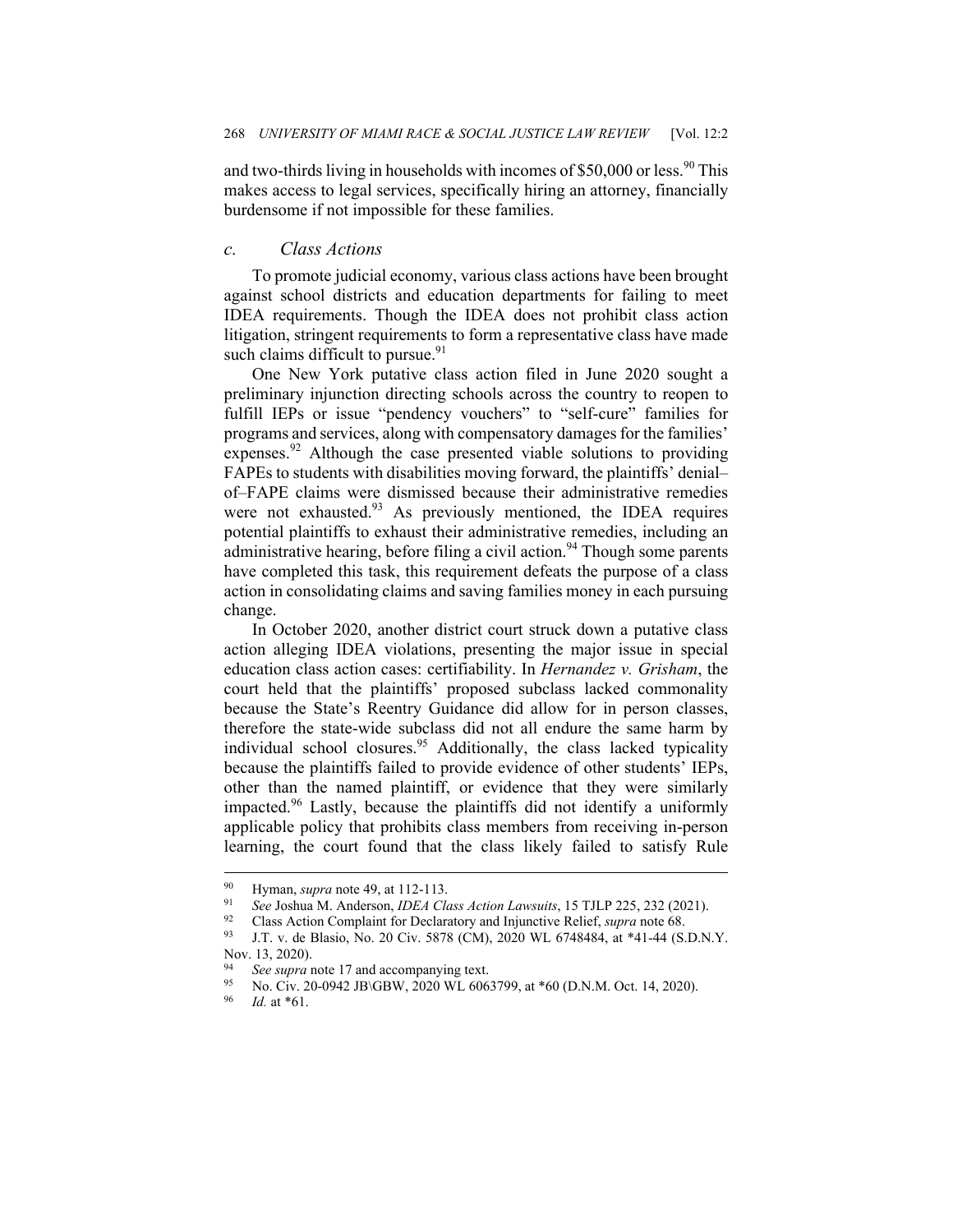23(B)(2)'s requirement (that the opposing party has acted or refused to act on grounds that apply generally to the class).  $97$ 

*Grisham* demonstrates the difficulty in obtaining class certification for a class that is so varied. Students receiving special education are by virtue vastly different from one another and have diverse needs. This makes seeking reimbursements and compensatory damages nearly impossible given that some families have endured larger costs than others. Given the differences in needs, not all families desire in-person services, or they may prefer different legal remedies.<sup>98</sup> Additionally, not all schools are the same. A student attending a school that is fully remote may experience greater IEP deprivations than a student attending a hybrid school, although both students may be merged into the same class for purposes of a lawsuit. Historically, successful class action lawsuits under the IDEA have involved smaller, insular classes which may not be practical when addressing the nationwide violations that have occurred from school closures during COVID-19.

Looking to precedent, the difficulty in class certification for IDEA violations is highlighted in the 2013 closings of Chicago public schools. On May 22, 2013, the Chicago Public School board voted to close 49 elementary schools due to underperformance and underutilization in order to combat a one-billion-dollar budget deficit.<sup>99</sup> These closures forced over 5,000 special education students to be transferred to new receiving schools.100 In *Swan ex rel. I.O. v. Board of Education*, plaintiffs challenged the school board's ability to implement transferring IEPs at new schools, alleging that the rushed timeline for school closings produced academic setbacks.<sup>101</sup> However, the U.S. district court held that individual IEP inadequacies failed to demonstrate a class-wide issue for class certification.<sup>102</sup> Similarly, courts may now rule that remote learning during the pandemic creates varying degrees of IEP inadequacies that are too individualized to allow for class certification.

Despite striking down class certification, the *Grisham* court granted a temporary restraining order ordering that a named-plaintiff's IEP be amended by her LEA after the student was not progressing under remote

 $\frac{97}{98}$  *Id.* 

J.T., 2020 WL 6748484, at \*7 ("[a]s of September 18, 42.6% of all [New York] families of students with disabilities had opted not to send their children back into school buildings, but instead chose 100% remote instruction for their children").

<sup>99</sup> Michael Toren, *Shuttered: An Examination of How the 2013 Chicago Public School Closings are Denying Special Education Students the Right to an Appropriate Public Education*, 35 NILULR 231, 243 (2014).<br><sup>100</sup> *Id.* at 245.<br><sup>101</sup> No. 13 C 3623, 2013 WL 4047734, at \*3 (N.D. Ill. 2013).<br><sup>102</sup> *Id.* at \*5.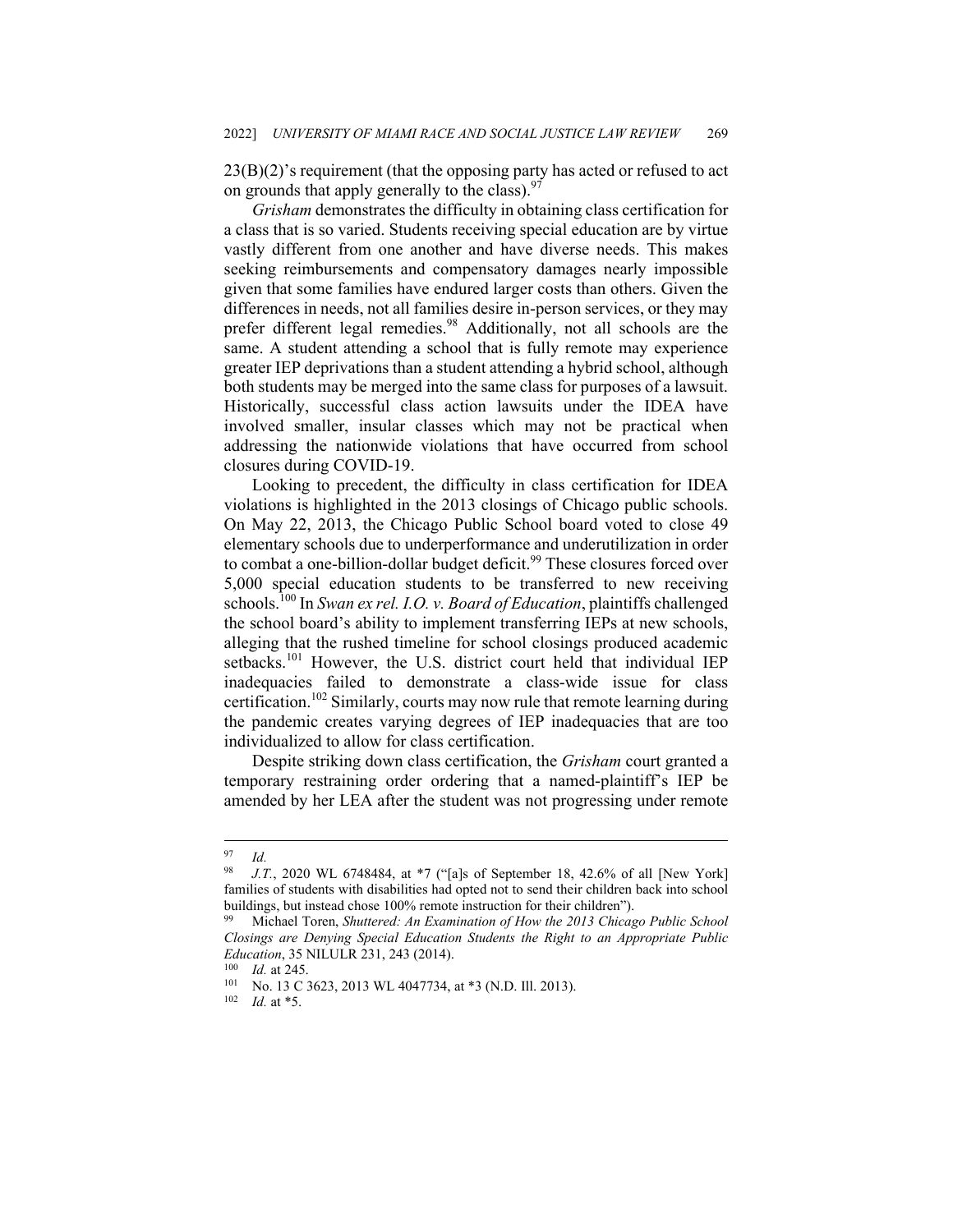instruction.<sup>103</sup> The court ordered that her IEP be "reasonably calculated to ensure the child<sup>[]</sup> receives<sup>[s]</sup> educational benefits" and amend its misinterpretation of state health regulations.<sup>104</sup> The court noted that providing a FAPE based on the order might include small group, in-person instruction which would provide educational benefits that outweigh the relatively low risk of contagion.<sup>105</sup> The court also held that the exhaustion of administrative remedies was not required in the student's case because it presented a purely legal question in which her IEP misinterpreted state health regulations as forbidding in-person instruction, when the state's guidance actually permitted in-person instruction for special needs students.<sup>106</sup>

The New York and New Mexico class actions present another major obstacle in succeeding on IDEA claims: the exhaustion requirement.<sup>107</sup> Without exhausting the administrative remedies prescribed under the IDEA, courts do not have subject matter jurisdiction to review a case.<sup>108</sup> While this rule applies to all IDEA cases, both individual and class actions, it bears little impact in individual cases where the child's parent likely already initiated a due process hearing before taking the case to court. This requirement, however, bears a great impact in class action cases where the goal is to create systematic change and avoid copious individual disputes. In *Brach v. Newsom*, a California district court held that the plaintiffs were unlikely to overcome the exhaustion requirement simply because the alleged COVID-IDEA violations were systemic.<sup>109</sup> Rather, plaintiffs were required to show that the violation "implicate[d] the integrity or reliability of the IDEA dispute resolution procedures themselves, or require[d] restructuring the education system itself in order to comply the dictates of the Act."<sup>110</sup> Further, the court noted that seeking IDEA administrative remedies would allow decisionmakers with subject-matter expertise to

<sup>103</sup> *Hernandez*, 2020 WL 6063799, at \*68-69.<br>
104 *Id.* at 69 (citing Endrew F. ex rel. Joseph F. v. Douglas Cty Sch. Dist. RE-1, 137 S.Ct. 988, 999 (2017)).

<sup>105</sup> *Id.* at 68.<br><sup>106</sup> *Id.* at 67.<br><sup>107</sup> 20 U.S.C. 1415(l) ("Nothing in this chapter shall be construed to restrict or limit the rights, procedures, and remedies available under the Constitution, the Americans with Disabilities Act of 1990, title V of the Rehabilitation Act of 1973, or other Federal laws protecting the rights of children with disabilities, except that before the filing of a civil action under such laws seeking relief that is also available under this subchapter, the procedures under subsections (f) and (g) shall be exhausted to the same extent as would be required had the action been brought under this subchapter").

<sup>108</sup> Polera v. Board of Educ. Of Newburgh Enlarged City School Dist., 288 F.3d 478, 483 (2d Cir. 2002).

<sup>109</sup> No. 2:20-cv-06472-SVW-AFM, 2020 WL 6036764 at \*8 (C.D. Cal. Aug. 21, 2020) (claims brought by several named plaintiffs rather than a class). 110 *Id.* (citing Doe v. Arizona Dept. of Educ., 111 F.3d 678, 682 (9th Cir. 1997)).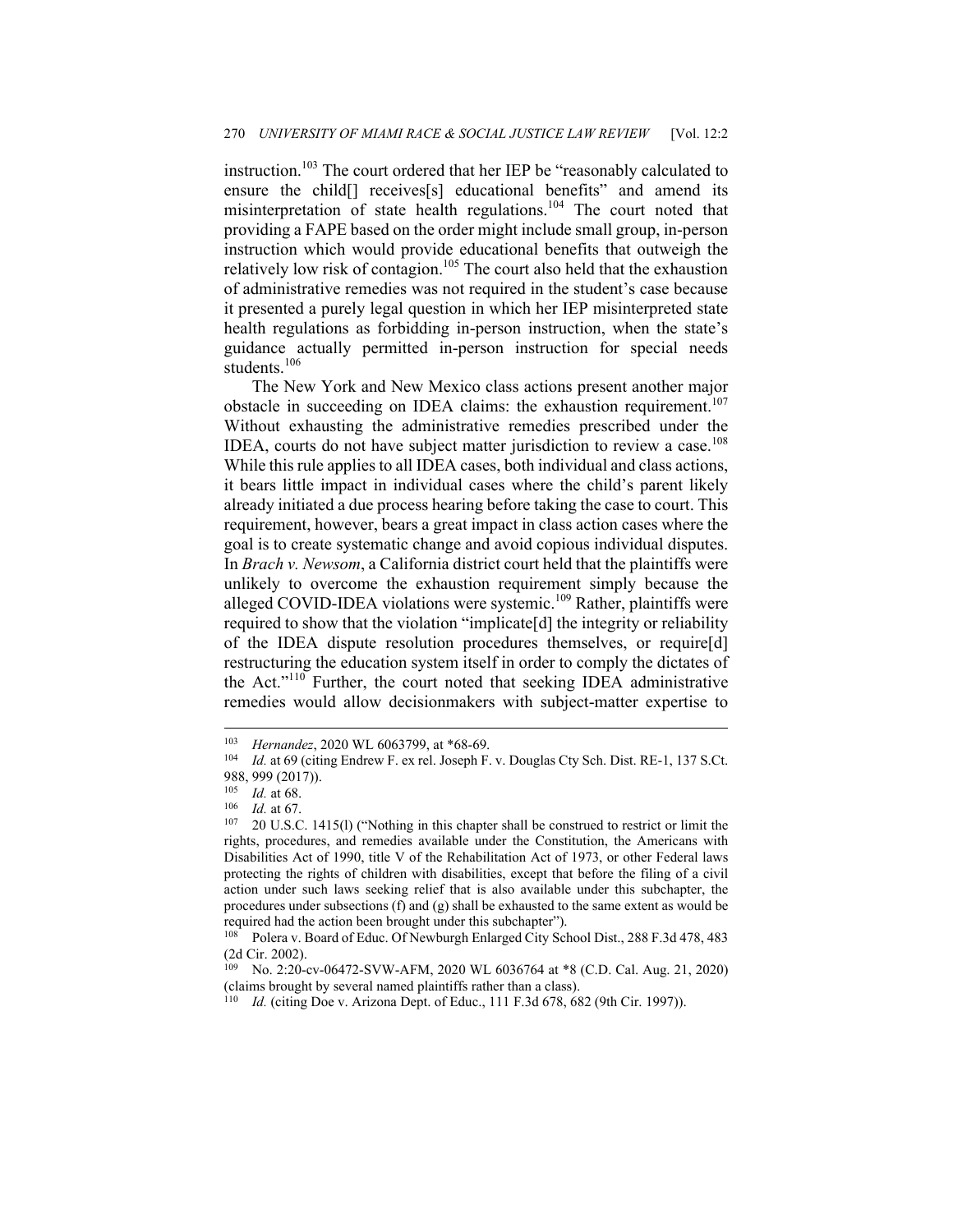evaluate the challenges of online learning and the specific needs of the plaintiffs' children.111 Although exceptions to the exhaustion requirement exist, courts have been inclined to rule in favor of school districts to require exhaustion so that agencies can have the opportunity to consider and correct errors.<sup>112</sup>

#### V. PUBLIC POLICY PROPOSAL

The remedy to education deprivations for students with disabilities may lie in policy rather than litigation. Instead of holding school districts accountable for the failure to provide students with a FAPE, the burden should be shifted to the federal government as a matter of legislation. LEAs are forced to make difficult decisions to balance safety from COVID-19 risks and the education of students, bound by state or local health guidance mandating school closures while also being held to IDEA requirements.<sup>113</sup> Additionally, not all school districts can afford to open brick and mortar schools to meet health safety guidelines. One Colorado private school, that remained open for the 2020-2021 school year, installed a \$25,000 thermal camera and \$100,000 special air purification system, along with one-way hallways, spaced out classrooms, and to-go lunches.<sup>114</sup> However, not all public schools, with typically more students than their private school counterparts, have sufficient funding to implement such precautions. Despite the December 2020 COVID–19 Relief Package that provided \$54.3 billion to K-12 schools, public schools are still facing a financial crisis dealing with increased COVID–19 costs and less state funding.<sup>115</sup> For example, a Washington school district experienced a 4% decrease in enrollment forcing the schools to furlough more than 600 employees including classroom aides.<sup>116</sup>

<sup>111</sup> *Id.* at 9.<br><sup>112</sup> See Hoeft v. Tucson, 967 F.2d 1298,1307 (9th Cir. 1992).<br><sup>113</sup> See Matt Barnum & Claire Bryan, *America's Great Remote-Learning Experiment: What Surveys of Teachers and Parents Tell Us About How It Went*, CHALKBEAT (June 26, 2020, 12:18 PM), https://www.chalkbeat.org/2020/6/26/21304405/surveys-remotelearning-coronavirus-success-failure-teachers-parents (83% of 501 school district superintendents from across the country who responded to a survey said that providing special education services was difficult to provide equitably during remote learning). 114 Rob Low & Serena Ung, *COVID Lessons Public Schools Could Learn From Private* 

*School That Stayed Open*, KDVR (Jan. 18, 2021, 10:48 PM),

https://kdvr.com/news/coronavirus/covid-lessons-public-schools-could-learn-fromprivate-school-that-stayed-open/.

<sup>115</sup> Shawn Hubler, Kate Taylor & Amelia Nierenberg, *Public Schools Face Funding 'Death Spiral' as Enrollment Drops*, NY TIMES (last updated Dec. 22, 2020), https://www.nytimes.com/2020/12/22/us/public-schools-enrollment-stimulus.html. 116 *Id.*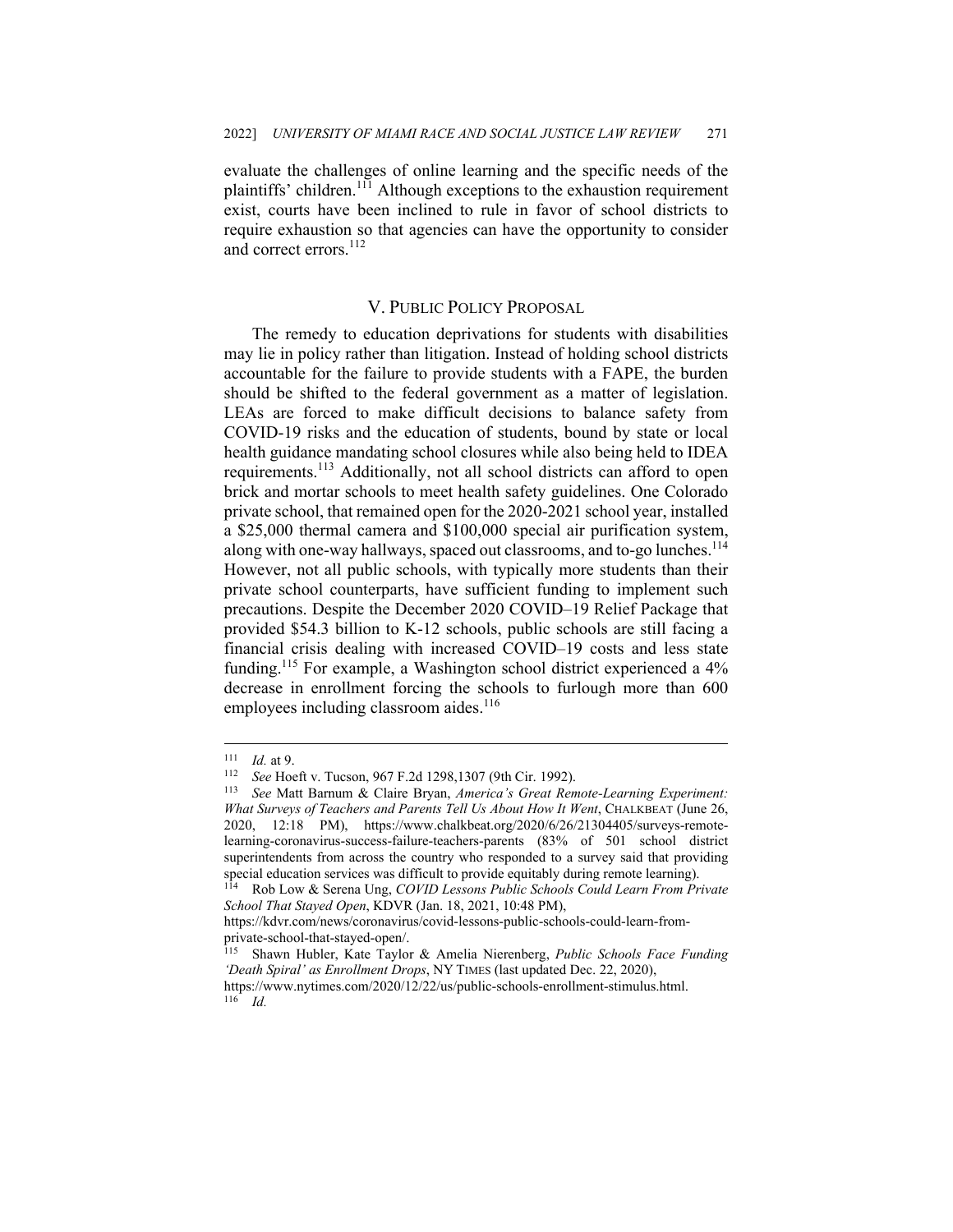#### 272 *UNIVERSITY OF MIAMI RACE & SOCIAL JUSTICE LAW REVIEW* [Vol. 12:2

Congress should be held accountable for providing proper funding to not only allow schools to safely re-open for small student populations, but to also provide more assistive technologies, special education providers, and in-person accommodations. Upon passage of the IDEA, Congress promised to cover 40% of the extra costs associated with providing special education under the Act.<sup>117</sup> In reality, the federal government has covered less than 15% of the additional costs.<sup>118</sup> Specifically, in California where it costs about \$27,000 annually to educate a student with disabilities, federal funds cover only about \$1.2 billion of the state's \$13 billion special education costs.119 This type of shortfall in federal funding puts states on the hook for funding special education, which can force these schools to divert money from general education or hiring teachers.120 In December 2020, Congress passed its second act for COVID–19 relief funds under the Coronavirus Response and Relief Supplemental Appropriations Act (CRRSA Act).121 This Act provides nearly \$82 billion to the Education Stabilization Fund, \$54.3 billion of which is directed to the Elementary and Secondary School Emergency Relief Fund, thus providing LEAs with 4 times the amount provided in the March 2020 CARES Act.<sup>122</sup> While the funds *may* be used for IDEA activity and making school improvements to reduce the risk of virus transmission, there is no directive that these funds be used for these specific tasks.<sup>123</sup> Thus, allowing schools to continue to refuse in-person services. A Senate Bill, S4100, titled "Supporting Children with Disabilities During COVID–19 Act," seeks to appropriate \$11 billion for state grants under the IDEA; though as of 2021, it remains on hold in Congress.<sup>124</sup>

Allocating federal funds to LEAs, contingent on schools providing students with their necessary in-person services, could create meaningful change. The increased funding could allow schools to open for small group meetings or send providers to the students' homes or outside locations. With talks about a potential third stimulus act under the Biden

<sup>117</sup> Evie Blad, *Why the Feds Still Fall Short on Special Education Funding*, EDUCATIONWEEK (Jan. 10, 2020), https://www.edweek.org/teaching-learning/why-the-

feds-still-fall-short-on-special-education-funding/2020/01.

 $\frac{118}{119}$  *Id.* 

 $\frac{119}{120}$  *Id.* 

<sup>120</sup> *See id.*

<sup>121</sup> Phyllis W. Jordan, *What Congressional Covid Funding Means for K-12 Schools*, FUTUREED (last updated Mar. 6, 2021), https://www.future-ed.org/what-congressionalcovid-funding-means-for-k-12-schools/.

 $\frac{122}{123}$  *Id.* 

 $\frac{123}{124}$  *Id.* 

<sup>124</sup> Hallie Levine, *As School Returns, Kids with Special Needs Are Left Behind*, NY TIMES (Sept. 16, 2020),

https://www.nytimes.com/2020/09/16/parenting/school-reopening-special-needs.html.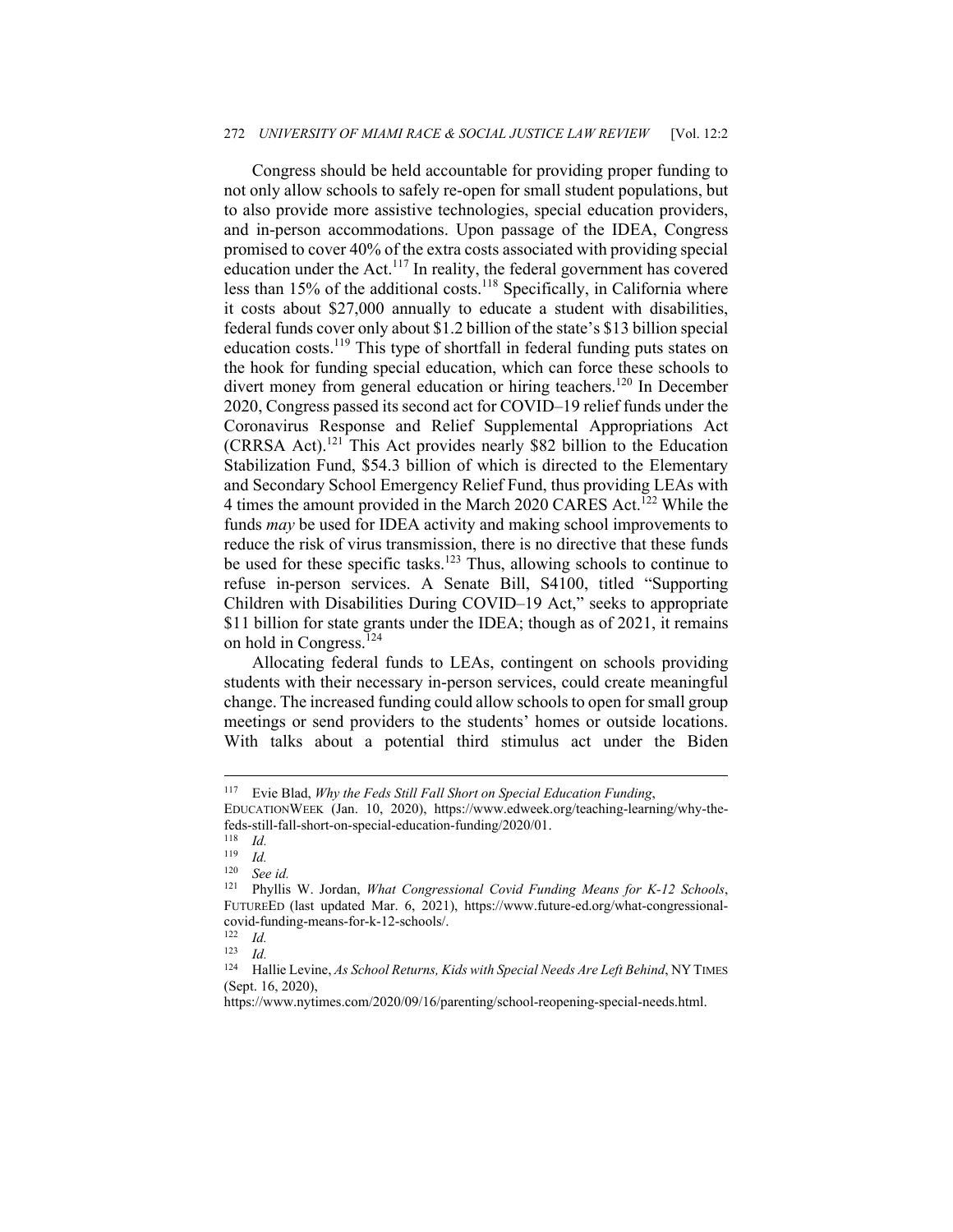administration, the possibility for such a requirement becomes apparent.<sup>125</sup> Unlike some federal and state threats to withhold funding if schools don't reopen, this proposed federal contingency would not require that all schools open to the general student population nor would it require that schools open at all if they cannot do so safely.<sup>126</sup> Instead, the contingency would allow for the personal delivery of IDEA services to students' homes. The only absolute requirement of this federal funding would be for schools to provide in-person services to special education students deemed to need them in their IEPs.

While these funding requirements and modes of educational delivery to individual homes may appear extreme or unprecedented, the critical needs of students with disabilities cannot be forgotten. In a country with strong values tied to educating our youth and providing equality for all, special education cannot be left in the dark. The administrative processes involved in establishing students' IEPs ensure that the prescribed inperson services are necessary for their education, rather than parents' meritless desire for their children to receive extra treatment on the school's dime. It is important to remember the principals that the IDEA is grounded on. It is "the national interest that the federal government have a supporting role in assisting State and local efforts to educate children with disabilities in order to improve results for such children and to ensure equal protection of the law."127 To ensure that students with disabilities have an opportunity to receive an education and transition to independent living and employment, their vital in-person services should be federally mandated.

The issues and policy solutions offered in this Note are not limited to COVID–19. With the end of the pandemic in sight, more schools returning to in-person instruction, and vaccinations becoming widely available, students with disabilities may soon be able to experience school the way they did prior to the pandemic. However, addressing these issues and promoting legislation is still imperative. Students with disabilities must be

<sup>125</sup> *See* Aamer Madhani, *Third Stimulus Check Updates: Biden Invites GOP Lawmakers to White House for Virus Relief Talks*, CHICAGO TRIBUNE (Jan. 31, 2021, 9:00 PM), https://www.chicagotribune.com/coronavirus/ct-nw-third-stimulus-check-updates-20210131-fa3gzwizpnge3fnxkqe6pc6pky-story.html.

<sup>126</sup> *See*, *e.g.*, Peter Baker, Erica L. Green & Noah Weiland, *Trump Threatens to Cut Funding if Schools Do Not Fully Reopen*, NY TIMES (last updated July 24, 2020), https://www.nytimes.com/2020/07/08/us/politics/trump-schools-reopening.html; Lori Rozsa, Moriah Balingit & Valerie Strauss, *A Florida School District Wanted To Wait To Reopen School Buildings. Gov. Ron DeSantis Threatened To Cut Its Funding.*, THE WASHINGTON POST (Aug. 14, 2020, 2:22 PM),

https://www.washingtonpost.com/local/education/florida-coronavirus-

schools/2020/08/14/a37b39a8-dd99-11ea-b205-ff838e15a9a6\_story.html.  $127$  20 U.S.C. § 1400(c)(6).